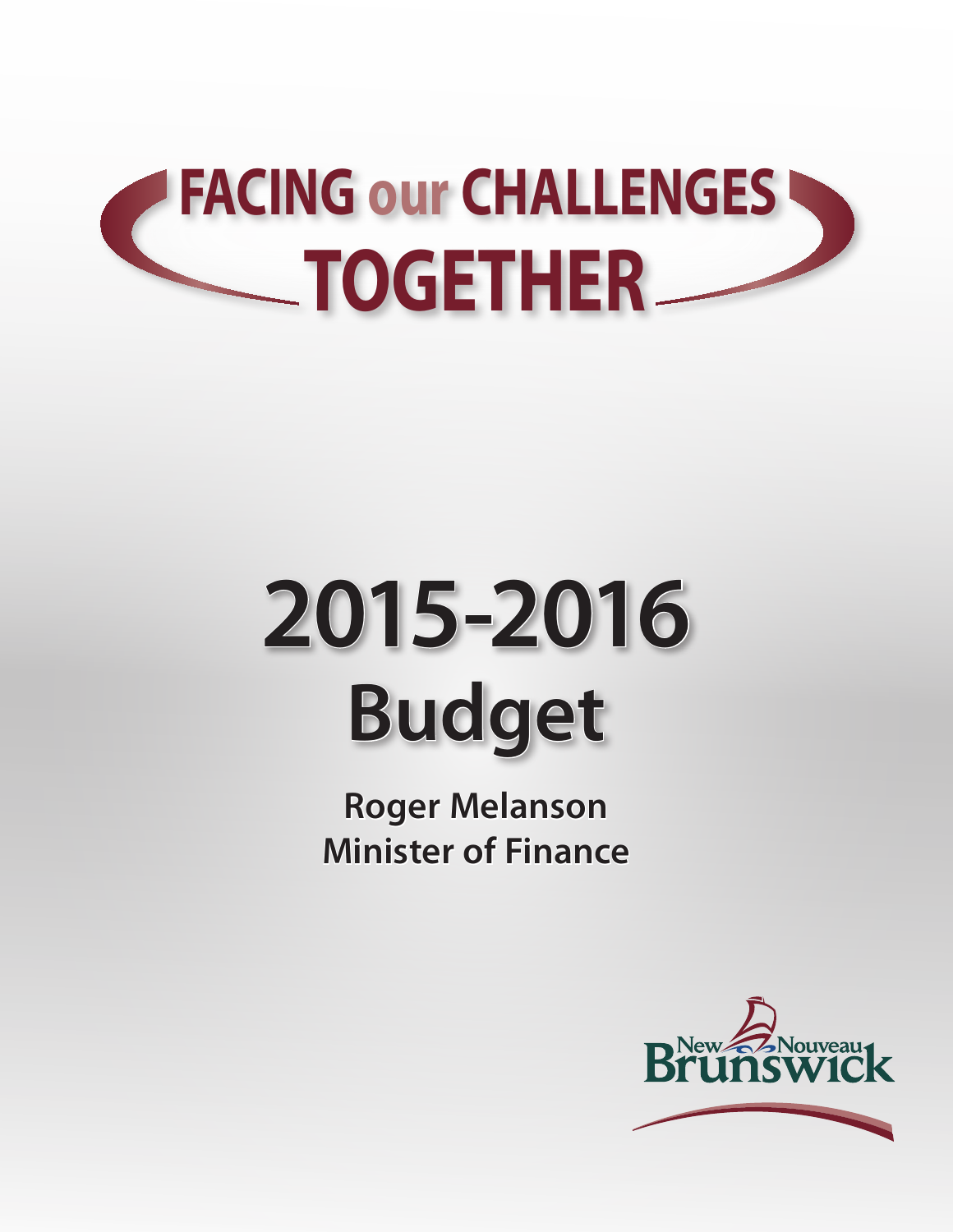#### **Budget 2015-2016**

**Published by:** Department of Finance Province of New Brunswick P.O. Box 6000 Fredericton, New Brunswick E3B 5H1 Canada

Internet: www.gnb.ca/finance

Tuesday, March 31, 2015

**Cover:** Government Services (GS 10184)

**Translation:** Debates Translation, Legislative Assembly

#### **Printing and Binding:**

Printing Services, New Brunswick Internal Services Agency

ISBN 978-1-4605-0495-6

ISSN 0833-5680

Printed in New Brunswick



Think Recycling!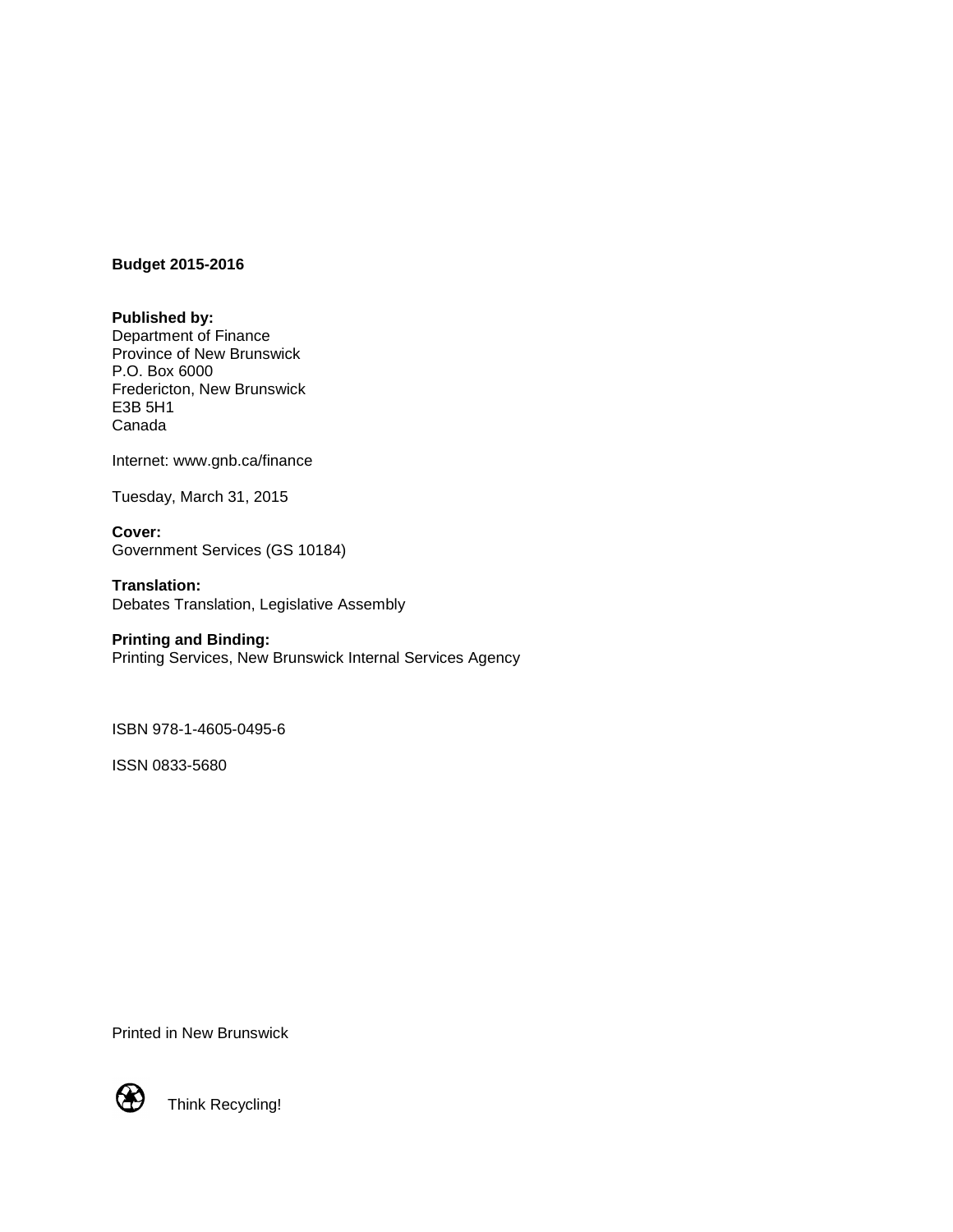# **Table of Contents**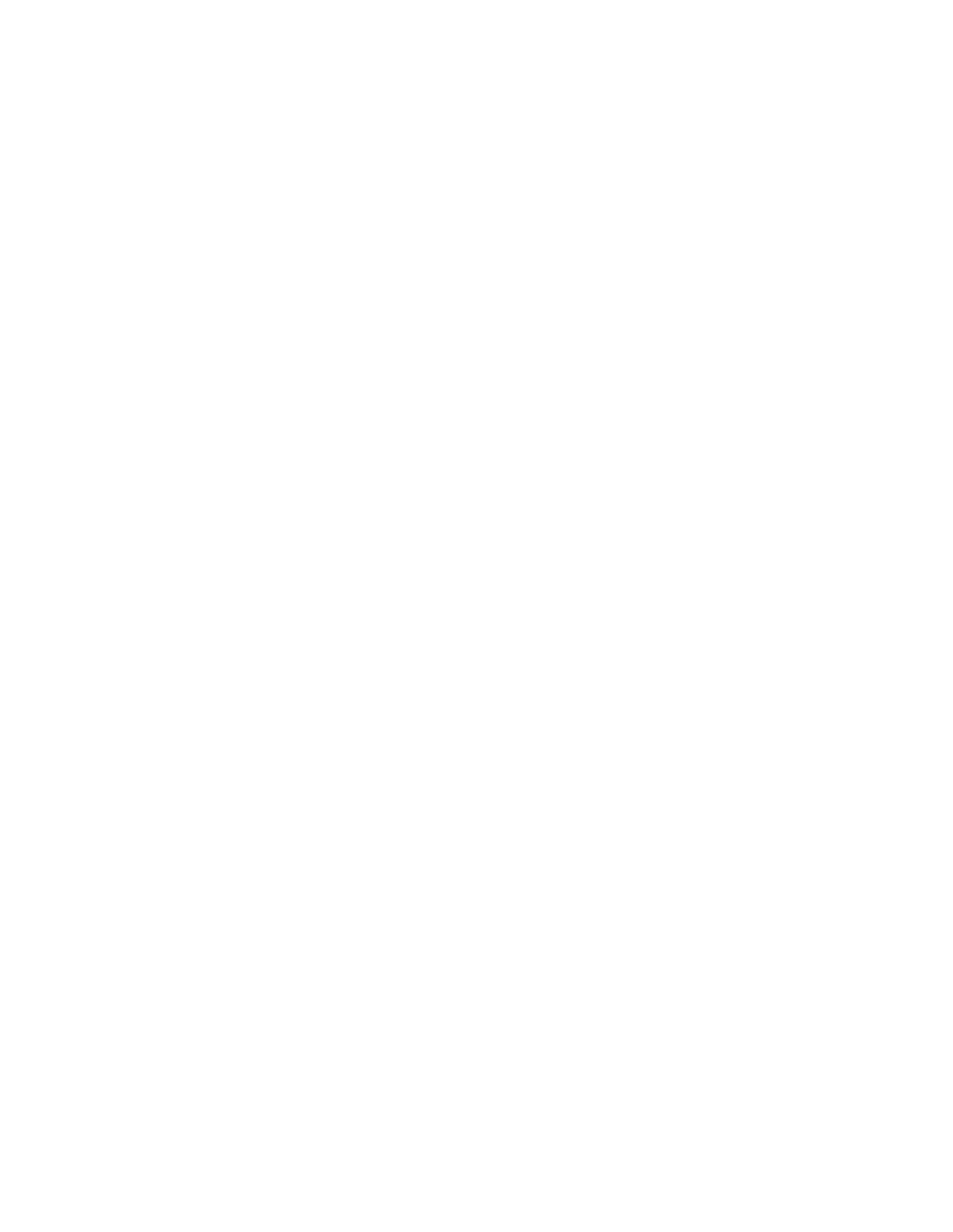# <span id="page-4-0"></span>**Introduction**

We are all in this together. If ever there was an appropriate time for such a phrase, it certainly is now.

Mr. Speaker, I am pleased to rise in the House today to table our government's first budget, one that will move New Brunswick forward – a budget that will set us on the path towards job creation, towards increased revenues and towards financial sustainability.

Over the last several years New Brunswick has faced many challenges. Weak economic growth, a declining and aging population, persistent job losses and rising government debt have combined to put a great deal of strain on New Brunswickers. Despite previous efforts to restore balance to our finances, we still find ourselves in an unsustainable fiscal situation – a situation that if not remedied will eventually affect our ability to pay for the essential services New Brunswickers expect and deserve.

It would be easy to avoid making difficult decisions and leave the problems we face to the next generation. We are not going to do that. Our government was elected to lead and this means making difficult and sometimes even unpopular decisions.

New Brunswickers understand what it means to make difficult decisions. Think about the parent who commutes to another province for work or has taken a second job. Would that parent prefer to spend more time at home? Absolutely, but parents understand that they make sacrifices to build a better future for their children.

Since taking office we have moved quickly to take the steps necessary to move New Brunswick forward. Today's budget is the next step in this direction and we know that there will be many more difficult decisions to be made.

New Brunswickers understand that by getting our fiscal situation under control we can spend less on servicing the debt and stop imposing difficult cuts. More importantly, these steps will allow us to invest more in priority areas like growing the economy, creating jobs and providing the services that make life easier.

We understand that there will be New Brunswickers who will disagree and challenge some of the decisions we are making, but we are showing the leadership required to lead to a brighter, more sustainable future for New Brunswickers.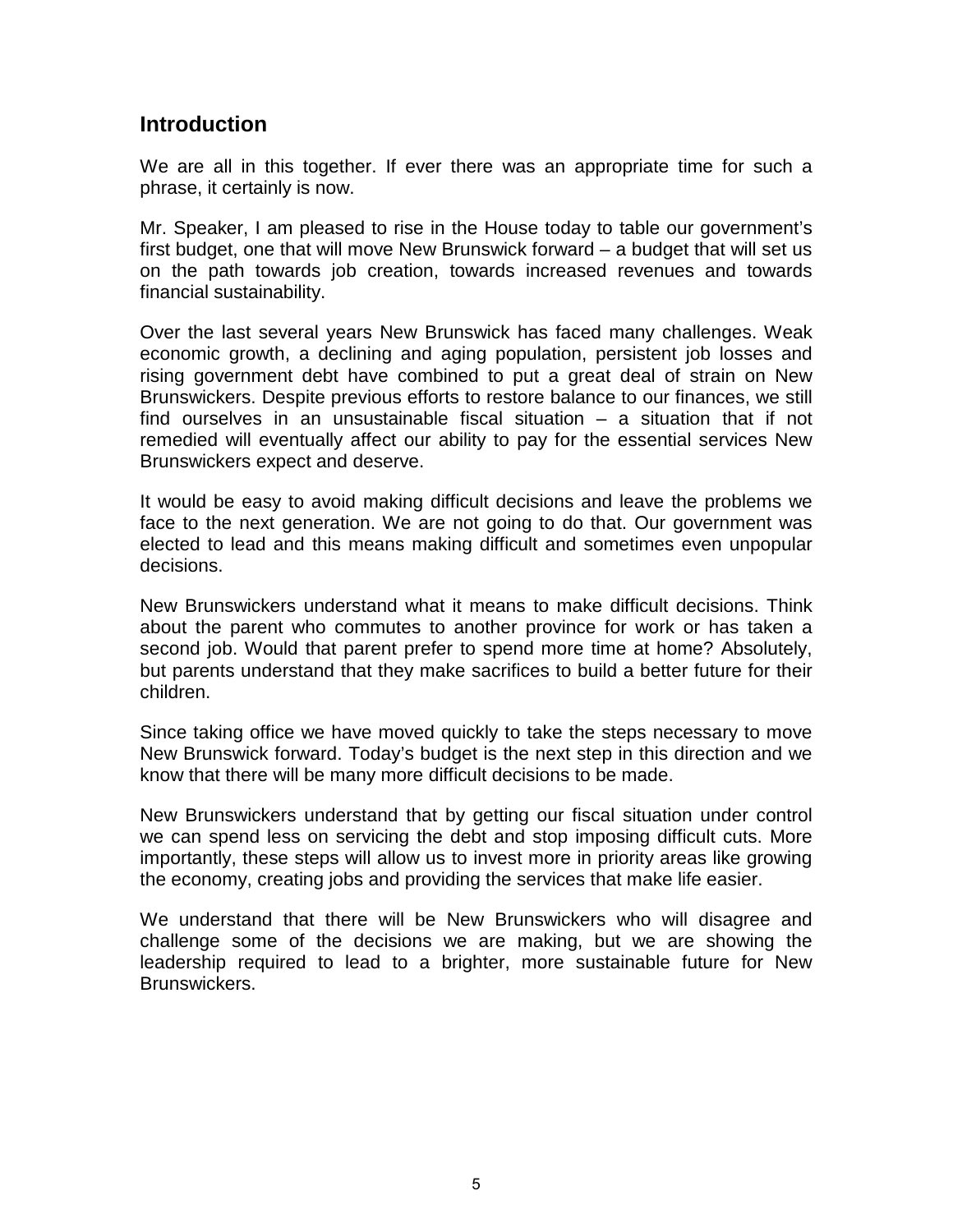# <span id="page-5-0"></span>**Economic and Fiscal Update and Outlook**

Mr. Speaker, we are in the midst of challenging times. Many countries continue to struggle economically. Efforts to stimulate growth have not achieved their desired effect and global economic growth remains below its potential.

Many governments, both in Canada and abroad, continue to struggle to balance their books and face an uncertain future unless difficult decisions to address their fiscal situations are made. That said, restoring order to our finances while growing the economy is a delicate balance. Most recently, we saw Alberta introduce difficult measures to address their deficit situation. Ontario and Nova Scotia are facing similar challenges as us and will be outlining their plans in the days to come.

Although there are signs of better days ahead, these are the conditions we find ourselves in.

Mr. Speaker, I would now like to provide an economic update for 2014 and outline our expectations for 2015.

According to the International Monetary Fund (IMF), the pace of global economic growth in 2014 maintained the level set in 2013, with improvement among the advanced economies offsetting slower growth among emerging and developing economies. Canadian growth improved in 2014 with Alberta and British Columbia continuing as provincial growth leaders.

Here in New Brunswick our economy showed signs of improvement over the course of the year. However, economic indicators showed mixed results. The Department of Finance estimates real economic growth of 0.8 per cent in 2014 as improved levels of investment and retail sales helped offset declines in employment and exports.

Turning to 2015, the IMF reports global output is set to expand by 3.8 per cent. The U.S. economy is expected to grow by 3.1 per cent in 2015, which represents the highest level of growth in a decade. Growth in the euro area is expected to increase modestly.

According to the Bank of Canada, the Canadian economy is set to grow by 2.1 per cent in 2015. The decline in oil prices is expected to have a negative impact on the Canadian economy. Oil-producing provinces are expected to see declines in investment, while non-energy rich provinces – including New Brunswick – are expected to benefit from a stronger U.S. economy and lower energy costs.

In New Brunswick, the Department of Finance anticipates real GDP growth of 1.8 per cent in 2015, an improvement over the performance seen in recent years and consistent with the current consensus among private sector forecasters.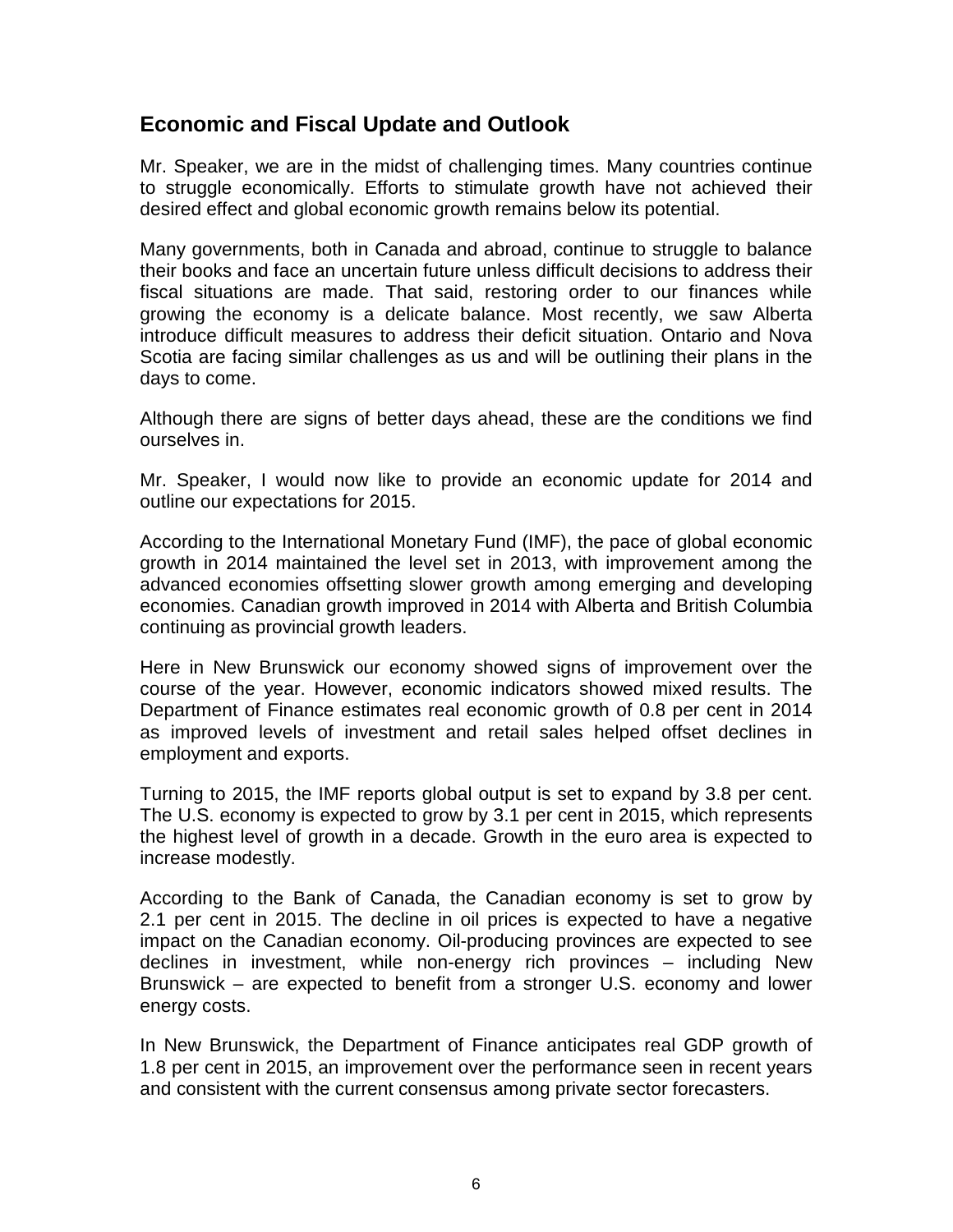Following several years of weakness in investment, a stronger domestic economy in 2015 will be supported by an improvement in investment activity, led by government and private sector investment.

The manufacturing sector should benefit from forestry investments, lower energy prices and a more favourable exchange rate.

Employment in 2015 is expected to receive a boost from public and private investment, as well as a ramp-up in zinc and potash production at the Caribou and Picadilly mines respectively.

Looking ahead to 2016, strength in the U.S. and central Canada should enhance New Brunswick's trade prospects. This will be supplemented by sustained levels of government and private sector investments.

The proposed Sisson mine and Energy East Pipeline both represent significant upside potential over the medium-term should they receive the necessary regulatory approvals. An endorsement of either would result in considerable investment at the development and construction phases, and contribute significantly to New Brunswick's growth prospects. Growth could be further sustained over the longer-term should projects like the Canaport LNG export terminal or the fertilizer plant in Saint John proceed.

Mr. Speaker, with this economic context in mind, I would now like to provide an update of our current fiscal situation and outline our fiscal plan for 2015-2016.

In February, I released an update of our 2014-2015 fiscal position. At that time we showed an improved deficit of \$255.4 million, largely as a result of unexpected one-time revenue. Although this is good news, it does not change the fact that we remain in a serious deficit position.

A structural deficit in the order of \$400 million exists. We recognize that much more work needs to be done to improve our financial situation and today's budget is designed to put us on the path towards sustainable budgets.

For the upcoming fiscal year we are projecting a deficit of \$476.8 million. This is higher than the 2014-2015 projected deficit due largely to one-time revenues in 2014-2015 that will not recur, and includes a \$150 million contingency reserve in 2015-2016 that will protect the province against unforeseen circumstances.

Mr. Speaker, we want to be clear that the main purpose of this contingency reserve is to protect against potential revenue weakness. It is common to see unexpected changes in our revenue numbers. We saw it in our most recent fiscal update. This time we benefited, but as recently as 2013-2014 we saw a negative swing in our revenue in excess of \$200 million from budget.

By introducing a contingency reserve, we are demonstrating prudence in our budgeting given the number of factors beyond our control that affect our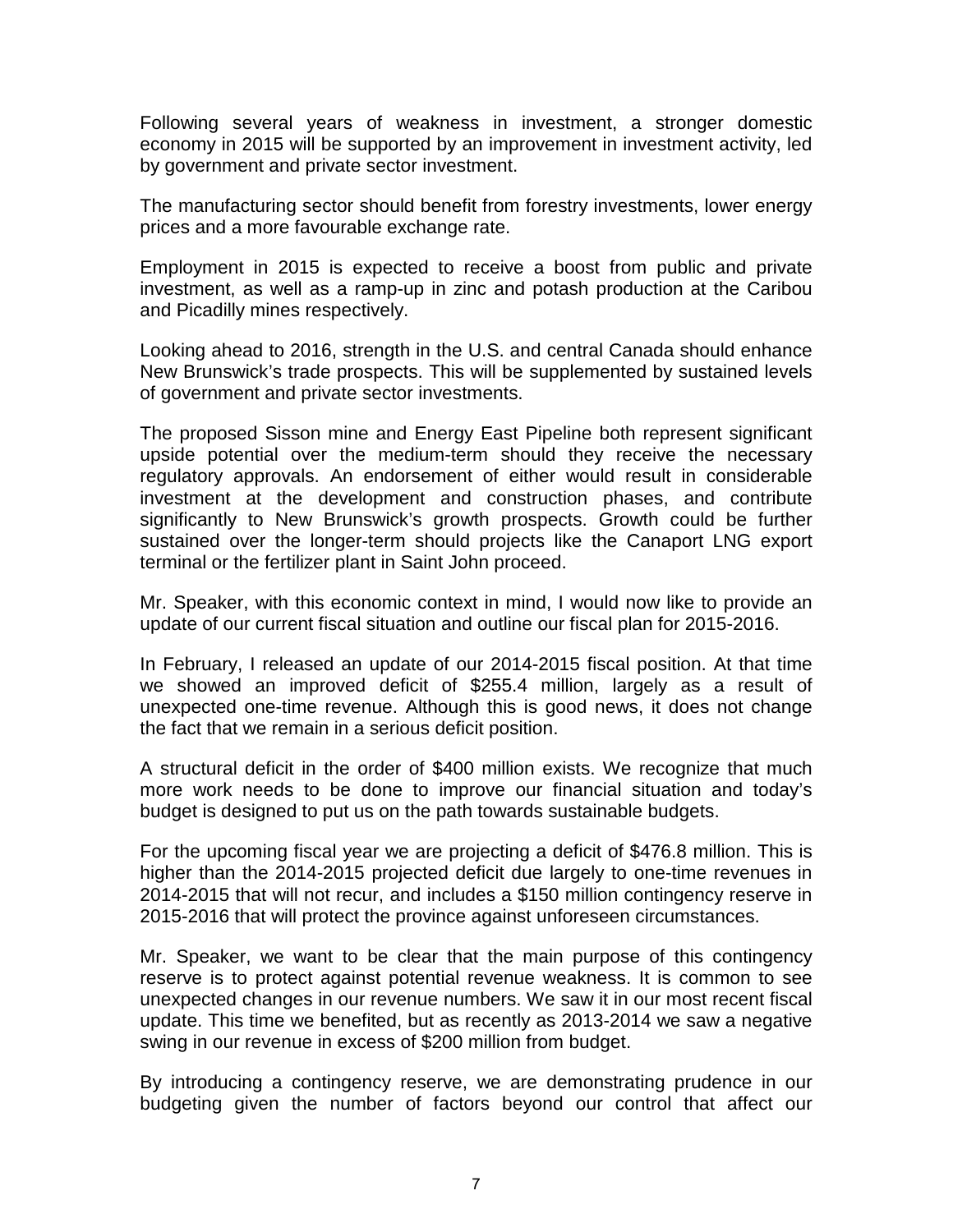economy and revenues. It is not a license to spend. If this reserve is not required, the deficit will be \$326.8 million.

An improving economy combined with a number of new measures will result in revenues reaching \$8.308 billion in 2015-2016, a 0.6 per cent increase over revised 2014-2015 estimates.

We are early in our mandate and although a more detailed plan is being developed through the Strategic Program Review, we are taking steps today to control growth in spending. Expense growth will remain modest, increasing by only 1.5 per cent over revised 2014-2015 estimates and representing an increase of just \$125 million.

Today's expenditure plan represents the starting point in our plan to return to balanced budgets. We are not waiting for the Strategic Program Review to provide all of the answers. We have identified a number of spending reductions in several areas that can be acted upon today. However, we are not making broad-based cuts. Rather, we are striking a balance between revenue measures, spending reductions and investments in priority areas that will grow the economy and create jobs.

# <span id="page-7-0"></span>**Principles Guiding this Budget**

This is the context within which we find ourselves. It is clear that action must be taken but it must not be reckless action. It needs to be strategic and thoughtful. It must also be guided by certain principles.

We understand, for example, that not all New Brunswickers have the same financial capacity to help us get our fiscal house in order. That is why we are asking those with the greatest ability to pay to contribute more to fixing our fiscal situation. We campaigned on the principle of fairness last September and it is well reflected in this budget.

New Brunswickers understand that we have difficult decisions to make, but they expect us to make decisions in a fair and compassionate manner that ensures that those with the greatest ability to pay contribute to fixing our fiscal situation, while also minimizing the impacts on our most vulnerable.

Mr. Speaker, the principle of transparency guides this document. We will continue to increase the overall accountability of government by increasing transparency. In many cases, this has already been done in recent months. A number of similar initiatives will flow from this budget.

We must also ensure that every dollar government spends is used as efficiently as possible, and that we wipe out any waste in our system. We have done our best in this budget to ensure a maximum return on investment for the dollars government spends. This work will continue over the next year as the Strategic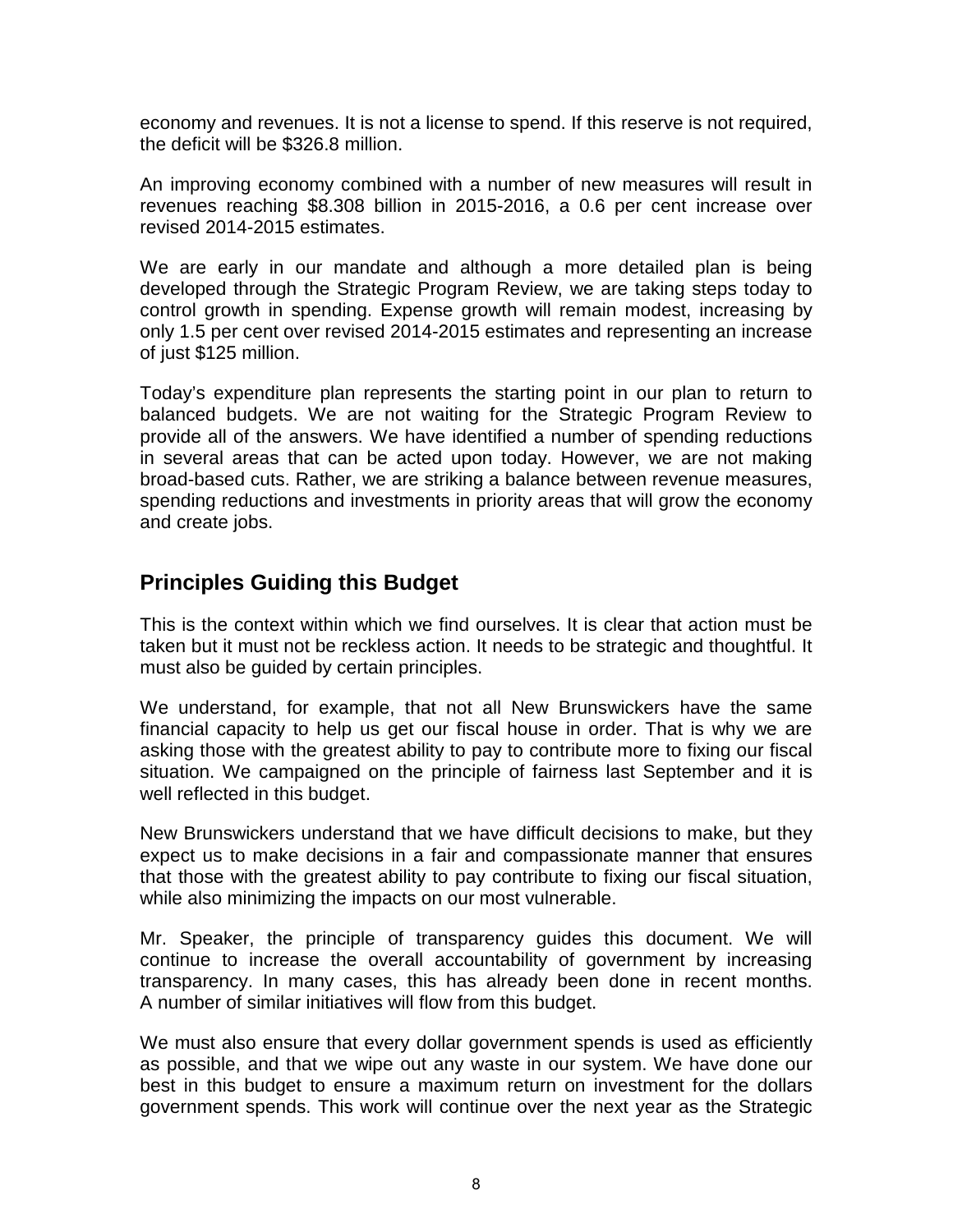Program Review develops a mechanism to ensure greater accountability for the investments that government makes.

And while on the topic of the Strategic Program Review, a final principle guiding this budget is that of public engagement.

To start down the path towards fiscal balance, we launched the Strategic Program Review last January and we are very impressed with the level of interest and engagement that New Brunswickers have shown. We consulted extensively across the province and over 9,000 ideas were submitted online, by email or mail. Additionally, over 1,200 people attended our public dialogue sessions. It is clear from the volume and diversity of viewpoints that New Brunswickers want to be part of the solution.

I would like to thank those New Brunswickers who took the time to contribute their ideas to this process. Their input will play an important role in developing the plan to get us back to fiscal balance. There remains a lot of work to be done and many difficult decisions ahead. However, I can assure you that we will continue to engage New Brunswickers throughout this process and their influence will be very much seen when we deliver the 2016-2017 Budget.

The voice of the people is well reflected in this budget. Over the past six months, the Premier, my colleagues and I have met extensively with New Brunswickers from all walks of life and all regions of the province and they are well aware of the challenges we face as a province. They are also engaged in identifying solutions to the problems we face.

We are all in this together. Certain groups or individuals must not bear a more disproportionate burden than others. We will strive to ensure that everyone participates in the transformation to come – cities and villages, north and south and, contrary to past practice, politicians from both sides of the legislature.

With this level of involvement, we are truly facing our challenges together. Doing so will allow us to focus on the priorities we first laid out during the last election campaign. That is, creating jobs, getting our fiscal house in order and investing in key programs and services like healthcare and education.

# <span id="page-8-0"></span>**Expenditure Measures**

Mr. Speaker, we are committed to returning balance to our finances. New Brunswickers expect this. We recognize that some of the decisions we have taken in this budget will not be popular, but they are necessary. By taking these steps, we are working towards creating an environment where New Brunswickers can find work at home and have the supports necessary to make life easier.

In order to achieve this we need to restore the balance between our revenues and expenditures.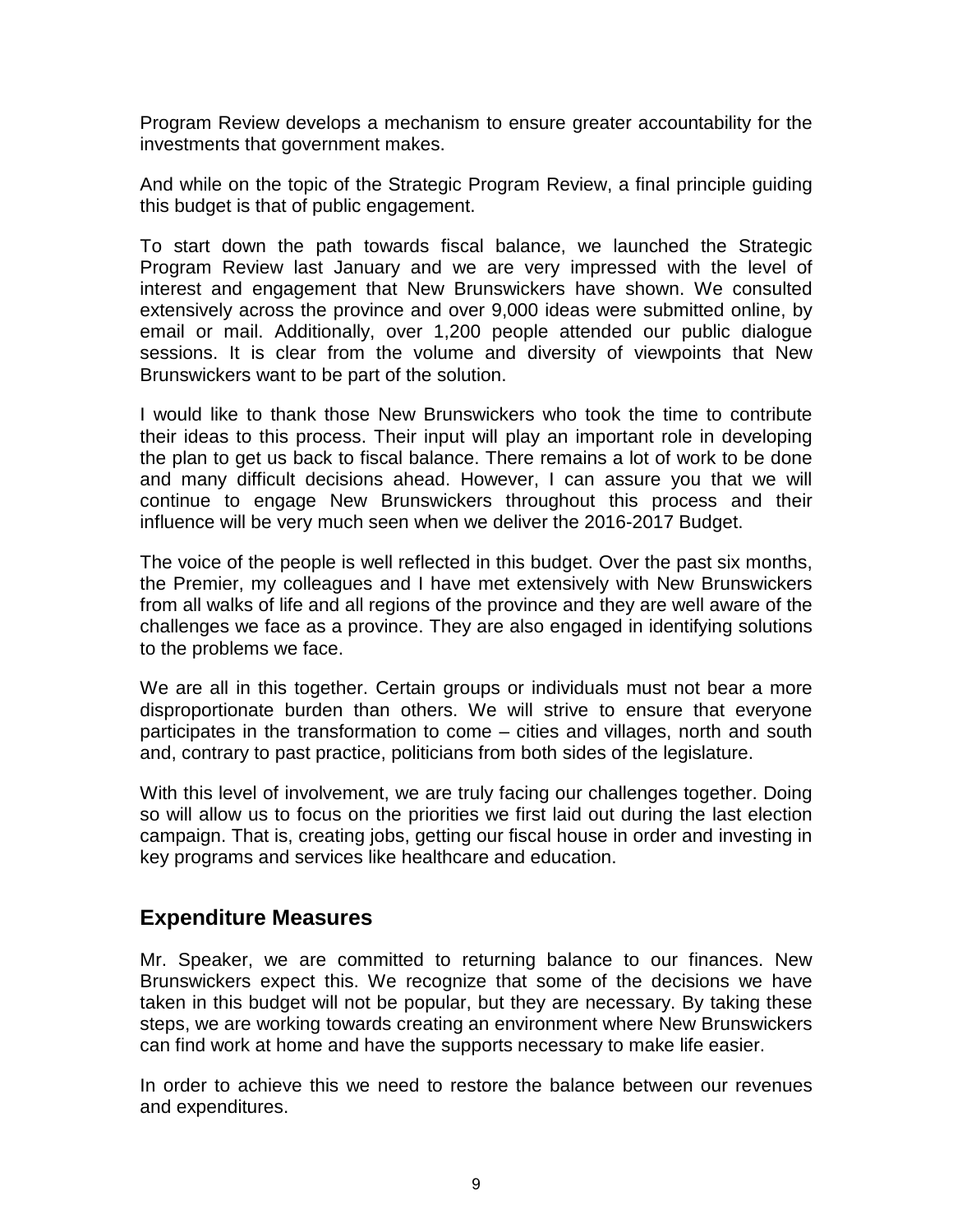Some of this work has already begun.

Since forming government last fall, we have taken steps to improve our fiscal situation. This started on day one when our Premier named the smallest cabinet since the Honourable Louis J. Robichaud. The Premier and my cabinet colleagues have also taken paycuts that will stay in place until we balance the province's books. I recognize that having fewer cabinet ministers and paying them less is not going to balance the budget, but it is an important symbol – one that recognizes the situation we find ourselves in, the difficult choices we have to make and the leadership our government is willing to demonstrate to move New Brunswick forward.

The civil service and legislative officers are doing their part too. Travel budgets have been reduced, fewer employees have access to government vehicles and, moving forward, government will adopt a phased approach towards eliminating free parking for government employees in our urban centres across the province. This will encourage the use of our municipal transit systems and carpooling, which will benefit both the environment and the bottom line of the municipalities and the province.

We have also generated significant administrative savings by eliminating the Department of Healthy and Inclusive Communities, Efficiency New Brunswick and the Energy Institute.

A number of government departments have reduced their budgets or managed to significantly curtail growth. The Department of Health is a good example of this as they are holding the line at almost zero per cent budget growth in 2015-2016, well below the 8.0 per cent growth we saw less than a decade ago. Officers of the Legislature, who have requested increases in their budgets in 2015-2016 have been asked to do their part as well by sticking to their current funding levels.

Mr. Speaker, we are not waiting for the Strategic Program Review to be fully completed before moving ahead on certain important initiatives.

For too long we have seen overlap, duplication and waste in certain common services across government as departments worked in silos under a multitude of leadership structures and offered varying levels of services.

We have already made significant changes in how we deliver communications services across government and are working on a new delivery model for financial, human resources, information technology and supply chain services. By bringing these services under one organization, we will be able to establish centres of excellence that provide a standard, consistent level of service throughout the province while generating real financial savings that will contribute to balancing the budget.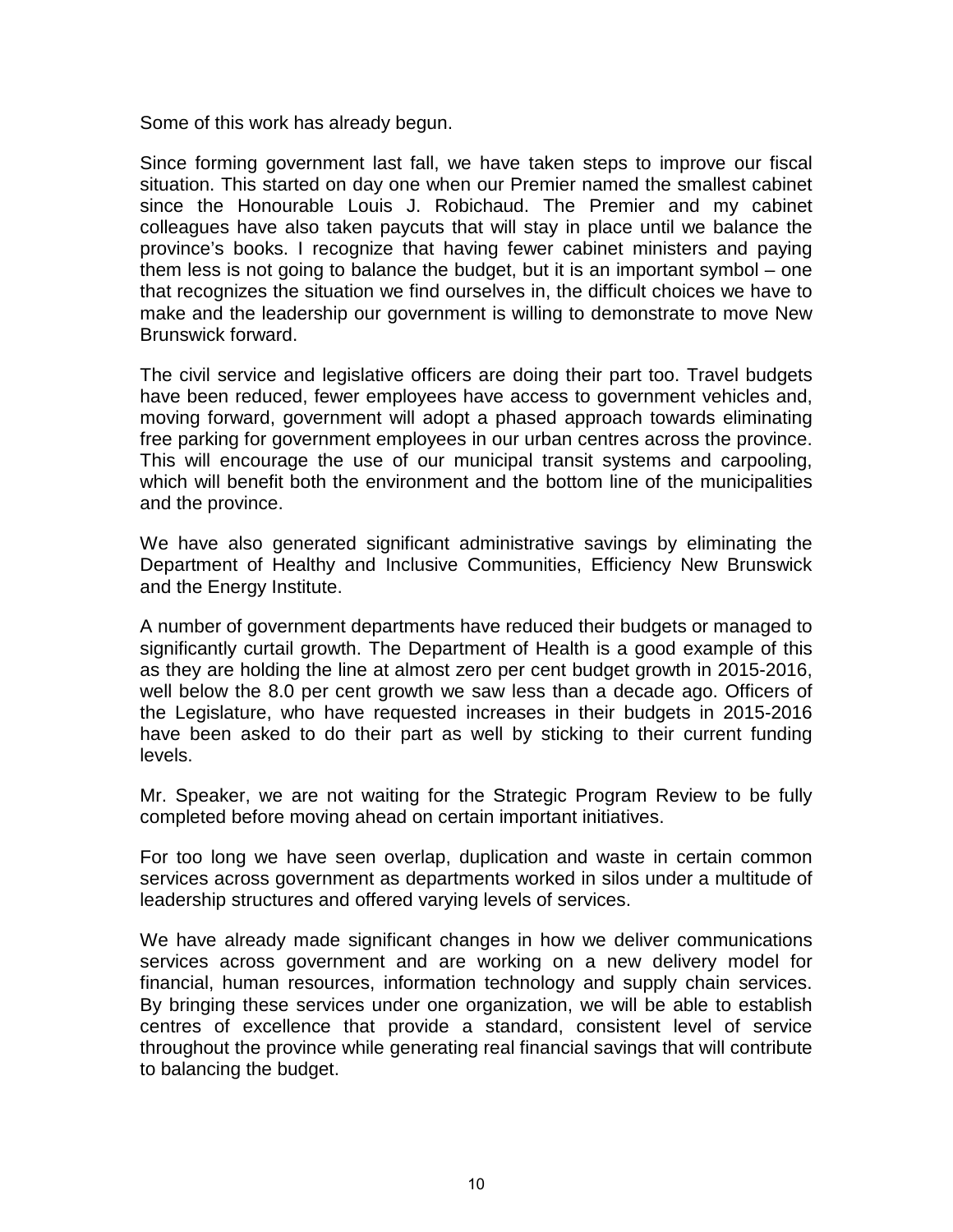Mr. Speaker, undertaking transformational change and getting our fiscal house in order will take time but we cannot afford to wait for our Strategic Program Review to provide all of the answers. There are a number of areas where savings can be found today and it makes sense to move forward sooner rather than later.

A key challenge of our demographic shift is that we are seeing growth in our seniors population and declines in our youth. Since the year 2000, the number of K-12 students in New Brunswick has dropped by more than 20 per cent, while the number of teachers has gone up. With now less than 100,000 children attending our schools, we need to ensure that our staffing levels reflect this new reality. This is why we will be eliminating 249 teaching positions, representing approximately three per cent of the workforce across the province. With an average of 200 teachers retiring every year, we will achieve as much of this reduction as possible through attrition.

We are committed to working closely with those who are not retiring to help them find work elsewhere, including potentially within government. A special task force, led by the Department of Education and Early Childhood Development and the Department of Human Resources, will work closely with those affected to transition and those trying to enter the education system in helping them plan for their career.

The issue of declining enrolment in our schools is having a serious impact on infrastructure as well. District Education Councils across the province have undertaken school sustainability studies in order to make maximum use of our limited financial resources while also improving the quality of education for our students. They know, like we do, that finding available efficiencies in our infrastructure will result in more funds being available for classroom learning. We will support the District Education Councils as they pursue this important work, including introducing a change to Policy 409 that will bring consistency and fairness to the process that is used to assess the sustainability of schools.

At this time, I want to assure New Brunswickers that there still is a 3.1 per cent increase in the budget for the Department of Education and Early Childhood Development in 2015-2016. We are investing strategically for maximum benefit over the long-term. Starting later this year, these strategic investments will be guided by new, comprehensive plans for both education and literacy.

Mr. Speaker, our government believes that we can provide a quality postsecondary education at an affordable price. We are preparing our students by providing them with the tools to be competitive in the workplace through effective competency and skills development. However, our post-secondary institutions must be focused and efficient in delivering these important services. At the postsecondary level we are freezing our contributions to universities and community colleges.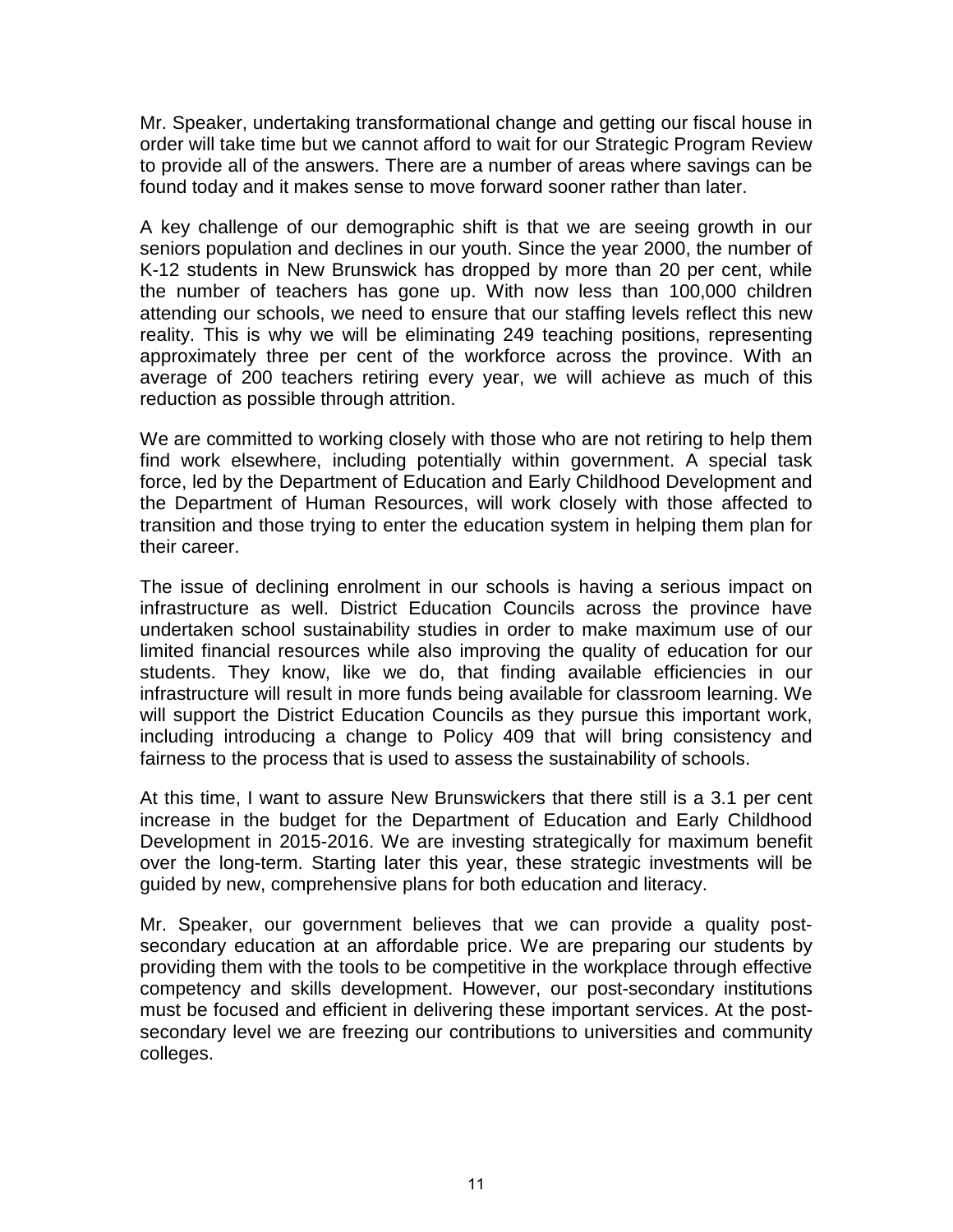We have asked New Brunswickers, who can afford to do so, to contribute to fixing our fiscal situation. This requirement does not begin and end with our richest working-age residents. We also need the group of seniors who can afford it to pay a little more for long-term care. Currently, you could be wealthy or from an upper-income family and your care is subsidized by government to the same degree as a senior with far fewer means. We must find a fairer and more progressive way to calculate the amount that a senior pays for his or her nursing home care.

We are removing the maximum daily amount a senior pays for nursing home care. The average true cost of nursing home care is approximately \$233 per day, well above the current cap of \$113 per day. By removing this cap, we will ensure that the wealthier clients who can afford it contribute a little more towards their care. Furthermore, we will also continue to subsidize the cost of care for those who truly need it.

We want our province's seniors to be able to stay in their own homes as long as they can and we will provide supports for seniors and their caregivers to do so. At the same time, we recognize that they have worked hard their whole lives and understand the principle of fairness. That is why we will continue to exempt the family home from the assessment of a senior's ability to pay for long-term care, but we will no longer exempt liquid financial assets such as savings or investments. The Department of Social Development will be reviewing and consulting on this policy before it is introduced this fall.

Part of managing smarter is ensuring that fees and premiums keep pace with the cost of providing a program or service. For example, the seniors who use the Medavie Blue Cross Seniors Prescription Drug Program have not seen a premium increase since 2009. In order to ensure that the plan is no longer in a deficit position and meets its original objective of providing drug coverage to New Brunswick seniors on a full cost-recovery basis, premiums will be increased. It is important to note, however, that drugs for low-income seniors will continue to be subsidized through a separate plan.

Although we are asking some seniors with greater means to pay more for their prescriptions and long-term care, our first priority is, and will remain, providing supports that help seniors stay independent longer at a cost they can afford.

To help us achieve a sustainable healthcare system in the future, we are removing the waiver for ambulance fees for New Brunswickers who do not have private insurance coverage. Non-urgent use of the ambulance service continues to be an issue; therefore, fees for New Brunswickers who do not have insurance will no longer be waived for ambulance use. This does not change the current practice of waiving fees when individuals require financial assistance. Removing the ambulance waiver will assist in offsetting the cost of delivering this uninsured service as well as deter inappropriate use so ambulances are available for emergency calls.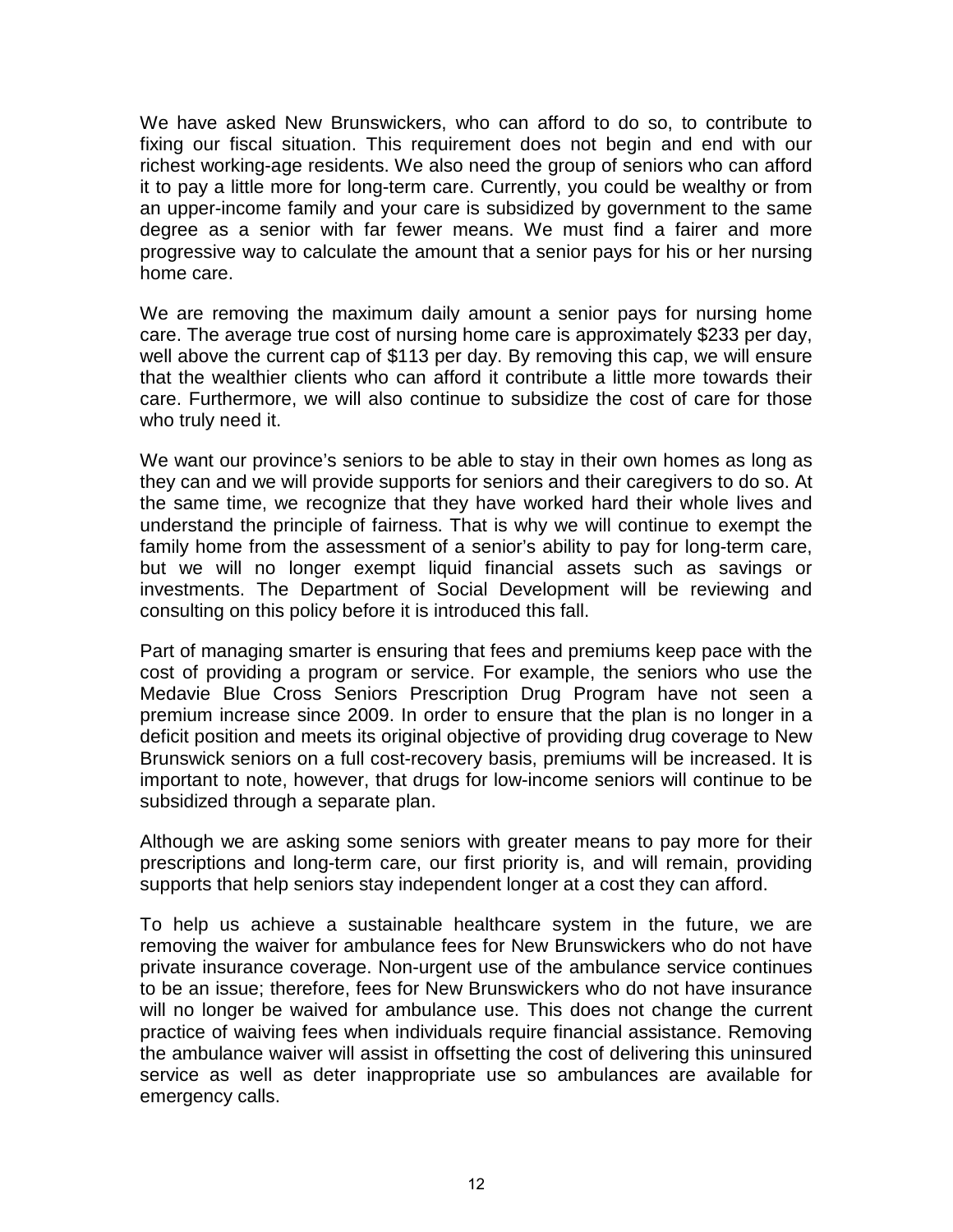Mr. Speaker, Service New Brunswick acts as the chief provider of over 300 frontline services to New Brunswickers. Through technology improvements, services can be accessed in person, online or through our call centre. By providing a variety of access points the need for traditional bricks and mortar operations is lessened. This is why we are closing some Service New Brunswick outlets in various regions of the province. We will be closing centres in Saint-Quentin, Saint-Léonard, Port Elgin, Hopewell Cape, Gagetown and McAdam, and we will also be consolidating our operations in Miramichi. Our 32 remaining centres still outnumber the 20 that Nova Scotia uses for a larger population.

We understand that some communities may not be happy with this decision, but New Brunswickers can rest assured that there will remain a number of options in which to access the services they need.

Mr. Speaker, with the opening of the Saint John Law Courts in 2013, we now have a number of facilities that are no longer critical to the proper functioning of our justice system. As part of the plan in building the Saint John Law Courts, we will be closing the following courthouses: St. Stephen, Sussex and Grand Manan and we will merge their operations with the Saint John Law Courts. In addition, we will also be closing the Grand Falls court and merge it with the Edmundston facility.

Government is committed to moving New Brunswick forward through an effective management system that uses SMART methodology to set goals and measure success. Objectives will be specific, measurable and achievable with improvement targets and initiatives that are aligned around the priorities on which we were elected. That is job growth, getting our fiscal house in order and making New Brunswick the best place to raise a family.

We will continue to drive efficiencies and reduce waste by taking a data and evidence-driven approach and by using proven techniques such as Lean Six Sigma to better deliver services to New Brunswickers. Since October, I am pleased to note that process improvements through Lean Six Sigma have resulted in over \$6 million in savings.

Mr. Speaker, we also want to ensure that we are using government's limited resources efficiently and to their maximum benefit. To this end, we are committed to reviewing the way in which we organize and fund our province's various agencies, boards and commissions. Many of these bodies conduct important work in New Brunswick and provide funding for valuable projects and initiatives. But we need to develop greater consistency in the way these bodies are organized and the way in which they measure their own impact.

The practice of funding initiatives that we cannot evaluate must end. We will develop a better and more efficient structure for agencies, boards and commissions in New Brunswick, one that reduces their overall number, one that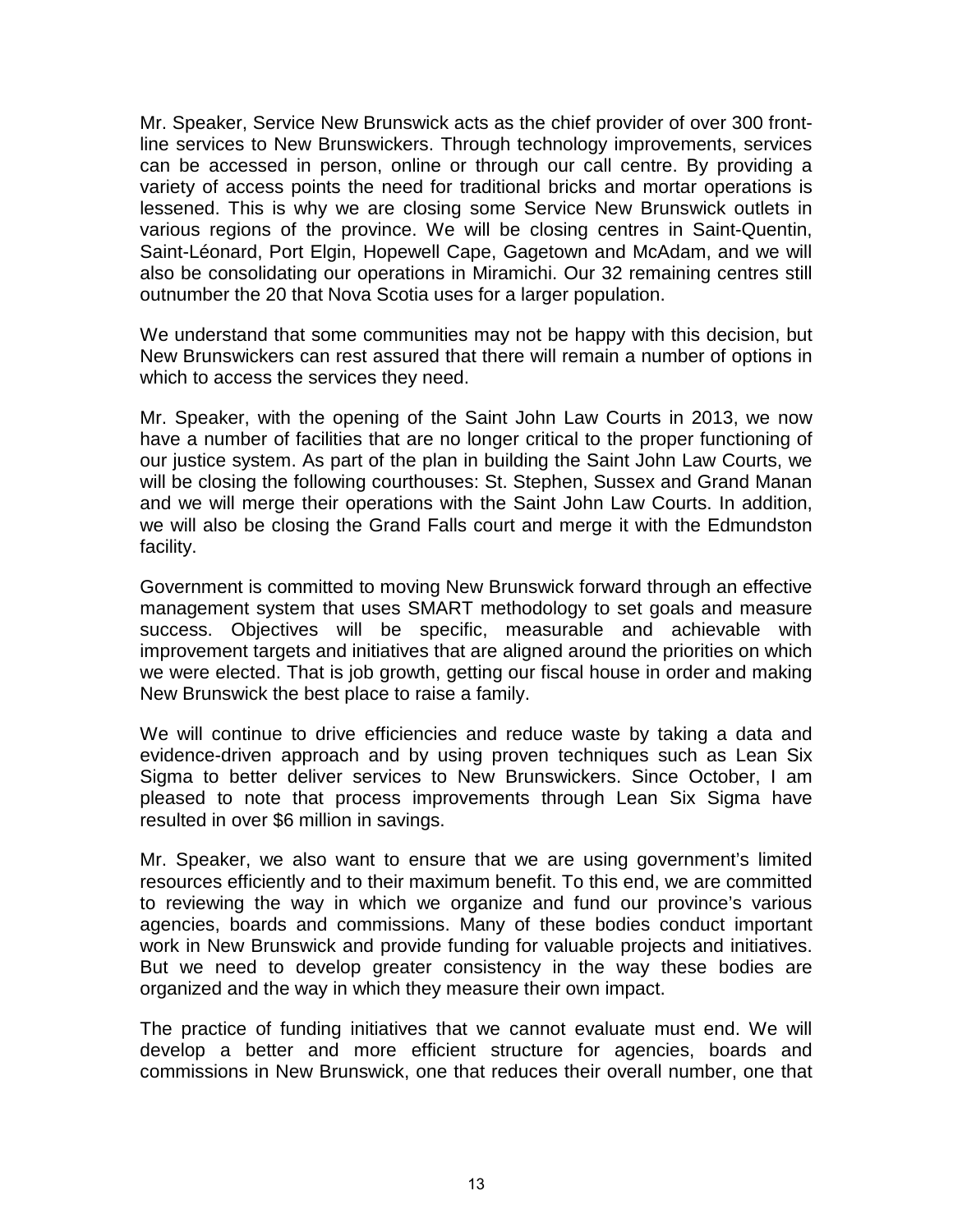reduces the number of people who serve on them, and one that limits the overall amount of money spent.

Mr. Speaker, as the largest employer in New Brunswick, with approximately 45,500 employees, the New Brunswick Public Service contributes directly to each and every citizen's quality of life and to our province's economic prosperity.

The New Brunswick Public Service is made up of a variety of people from across the province. They have different backgrounds, perform different jobs and are some of the most dedicated people I have ever met. They are committed to providing the residents of our wonderful province with the services and programs they need, and each and every public servant is working hard to reduce costs and improve the quality and sustainability of programs and services.

With annual expenditures in the range of \$2.4 billion, public sector wages represent a significant portion of provincial spending. For this reason, we are targeting a reduction to the public service primarily through retirement and attrition. Staffing levels, however, will consider service delivery to the public; will reflect the service levels that the public has come to expect; and will be adjusted further as recommendations from the Strategic Program Review are implemented.

We will also work with all stakeholders in an effort to increase employee health and well-being and to reduce the total cost of absenteeism. Much progress has been made in recent years in this area and we intend to continue to build on these efforts.

Mr. Speaker, our government will also be eliminating the New Brunswick Tuition Rebate. With limited resources at our disposal, we feel that there are better ways to support students who need it most. The New Brunswick Tuition Rebate helped only those students who have already graduated and are collecting salaries. It did nothing to help needy students enter the system in the first place.

As part of the Strategic Program Review, government is considering the possibility of the monetization of assets where there may be opportunities for the province to benefit from a one-time payment, to increase revenue or reduce operating expenditure through restructuring, sale or public-private partnership. Government will only proceed where the outcome makes sense for New Brunswick, both today and into the future; and ultimately, the province must be in a better financial position as a result. A significant portion of this work will be completed in the coming year in preparation for the 2016-2017 fiscal year. The Strategic Program Review will look at everything from buildings and facilities to Crown corporations. Provincial golf courses, like the one in Mactaquac, are also on the table. If the right opportunity arises, government might seek to monetize some of these assets sooner, ahead of the Strategic Program Review.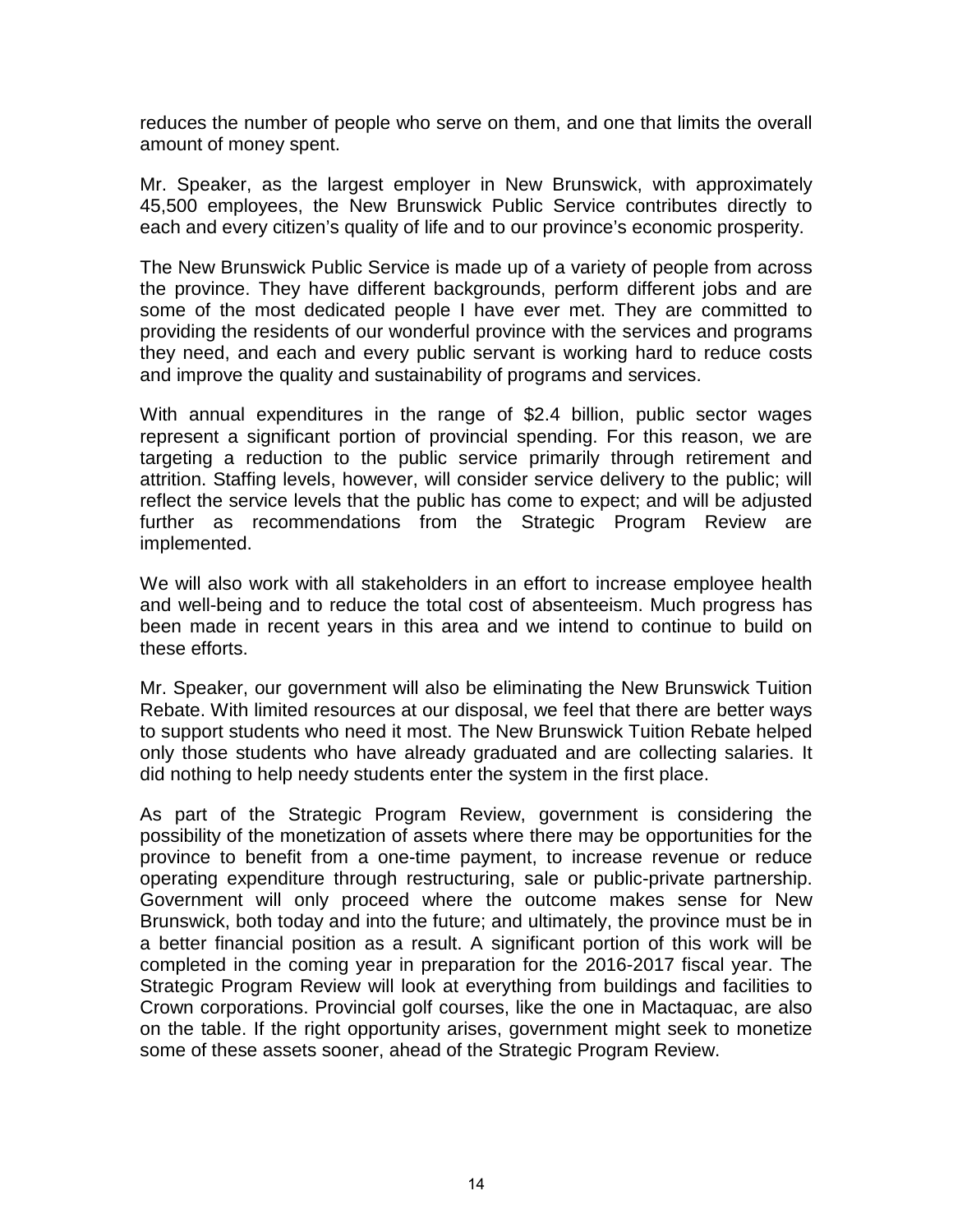# <span id="page-14-0"></span>**Growing our Revenues**

Mr. Speaker, we do not intend to restore balance to our finances by exclusively cutting expenditures. We recognize that our revenues also have to play a role as well. It is a challenge, however, to balance growing our revenues through changes in the tax system while maintaining a system that is competitive and supports economic growth. The primary focus of the revenue measures we are introducing today remains on ensuring that everyone pays their fair share.

This is why we are creating two new tax brackets that will see the richest New Brunswickers contribute more during these difficult times. This fulfills the government commitment to increase the personal income tax rates on the wealthiest one per cent of New Brunswickers. New Brunswickers with taxable incomes between \$150,000 and \$250,000 will see their top rate of tax increase from 17.84 per cent to 21.00 per cent. New Brunswickers with taxable incomes greater than \$250,000, those with the greatest ability to contribute, will see their top tax rate increase from 17.84 per cent to 25.75 per cent. Changes will be made to the *New Brunswick Income Tax Act* effective January 1, 2015. These personal income tax changes are estimated to raise an additional \$30 million annually.

Given the relatively low cost of living in the Maritimes, coupled with a quality of life that surpasses many other jurisdictions, our government feels that asking our one per cent richest citizens to contribute more is reasonable, fair and progressive. It is even more so when considering those who are at the very top of the one per cent bracket, the super-rich whose extra contributions will help us turn our financial situation around.

The New Brunswick Dividend Tax Credit structure will also be modified with today's budget. The tax credit on dividends received from small business on or after January 1, 2015 will be decreased from 5.3 per cent to 4.0 per cent to match the new small business corporate income tax rate. This change will help ensure the appropriate tax treatment of dividend income.

Strategic investment in infrastructure and maintaining an efficient and safe transportation network remain important priorities for our government. The cost to maintain our roads and bridges is significant and it is important that road users make a fair contribution to these costs.

Given the significant decline in global oil prices, we have seen gasoline prices fall by approximately 30 cents per litre over the past year. With prices expected to remain low for an extended period, there is room to increase gasoline and diesel taxes while having a limited impact on the New Brunswick economy.

Effective midnight tonight, fuel taxes will increase on gasoline by 1.9 cents/litre and by 2.3 cents/litre on diesel fuel. This is estimated to provide government with an additional \$28.2 million annually. This means that the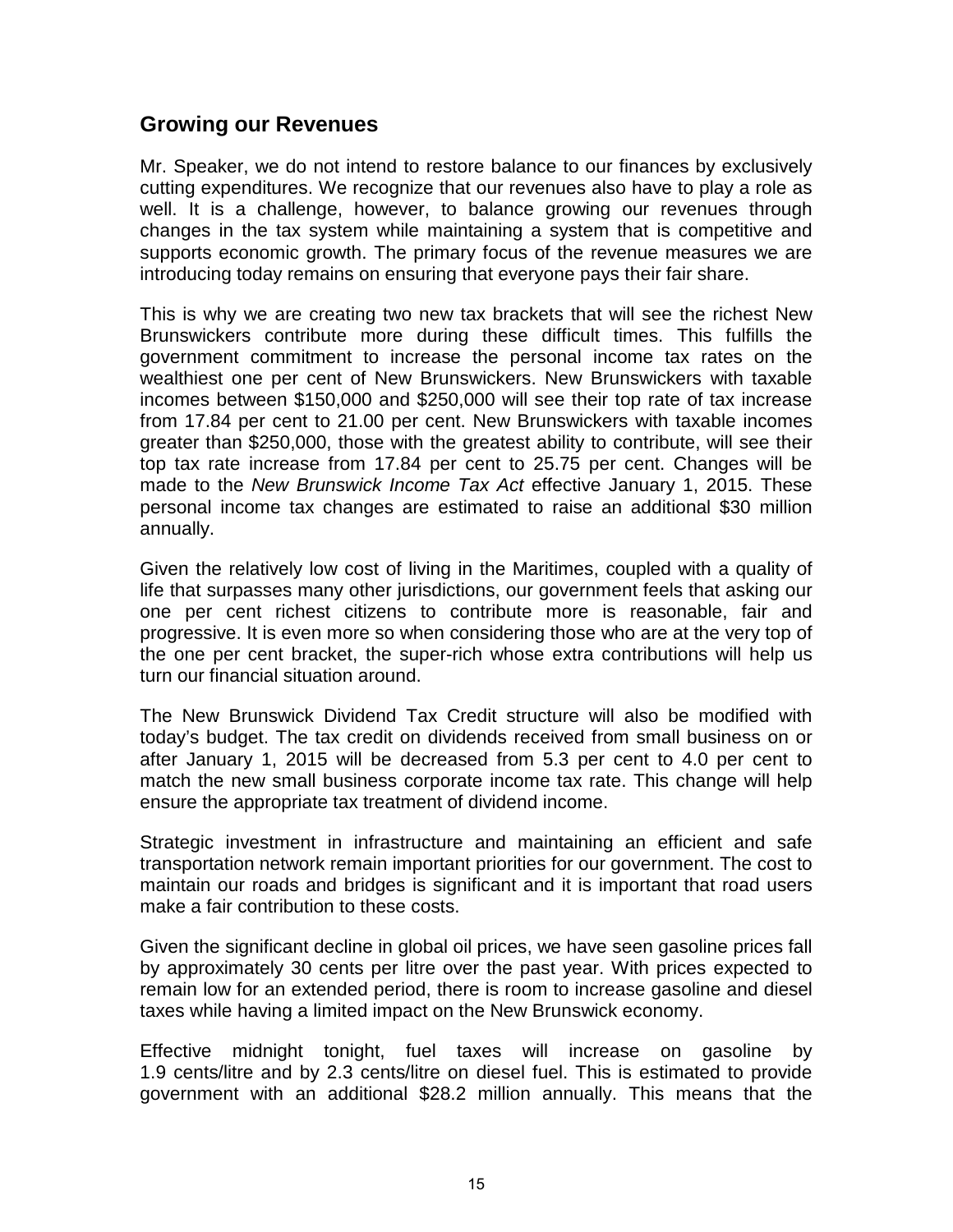combined federal and provincial gasoline and motive fuel tax rates will be 25.5 cents/litre. In addition, New Brunswick will now have the same gasoline tax rate as Nova Scotia and will remain lower than Quebec and Newfoundland and Labrador.

As part of the implementation of these fuel tax increases, all retailers will be required to take an inventory count of all their gasoline and motive fuel (diesel) products as of midnight tonight, as they will be required to remit the difference in tax on their inventory. In the next few days, retailers and wholesalers will receive more information concerning their responsibilities associated with implementing these rate increases.

Under its new usage policy, Larry's Gulch will be leveraged for economic development purposes more than ever before. A more stringent approach to the use of this facility will also free up valuable weeks that can result in additional revenues for the province.

Mr. Speaker, we are also currently undertaking a review of the *Right to Information and Protection of Privacy Act* and look forward to seeing its recommendations that may include a reinstatement of fees.

# <span id="page-15-0"></span>**Creating Jobs and Growing our Economy**

Mr. Speaker, the measures we are announcing today are necessary. If we are to enhance our capacity to create jobs and provide important services like healthcare and education, we must get our financial situation under control.

When it comes to economic growth, our province cannot afford the status quo any longer. For too many years, we have seen a disappointing economic performance, so we are changing the way we do economic development by combining the best business expertise from the private and public sectors.

For instance, we must focus on developing a skilled workforce. Recently, New Brunswick's youth were invited to apply to be matched with an employer through the new Youth Employment Fund. The fund is designed to create the province's most job-ready generation and will help 1,500 young New Brunswickers each year obtain work experience and training.

The Youth Employment Fund is a shift in the way youth can gain skills that lead to permanent employment here at home. Through the Youth Employment Fund, we will close workforce gaps among our youth and by building a skilled workforce businesses will be in a position to effectively establish, operate and grow in our province.

We will also contribute to developing a more skilled workforce through the following measures. Our government will eliminate the parental contribution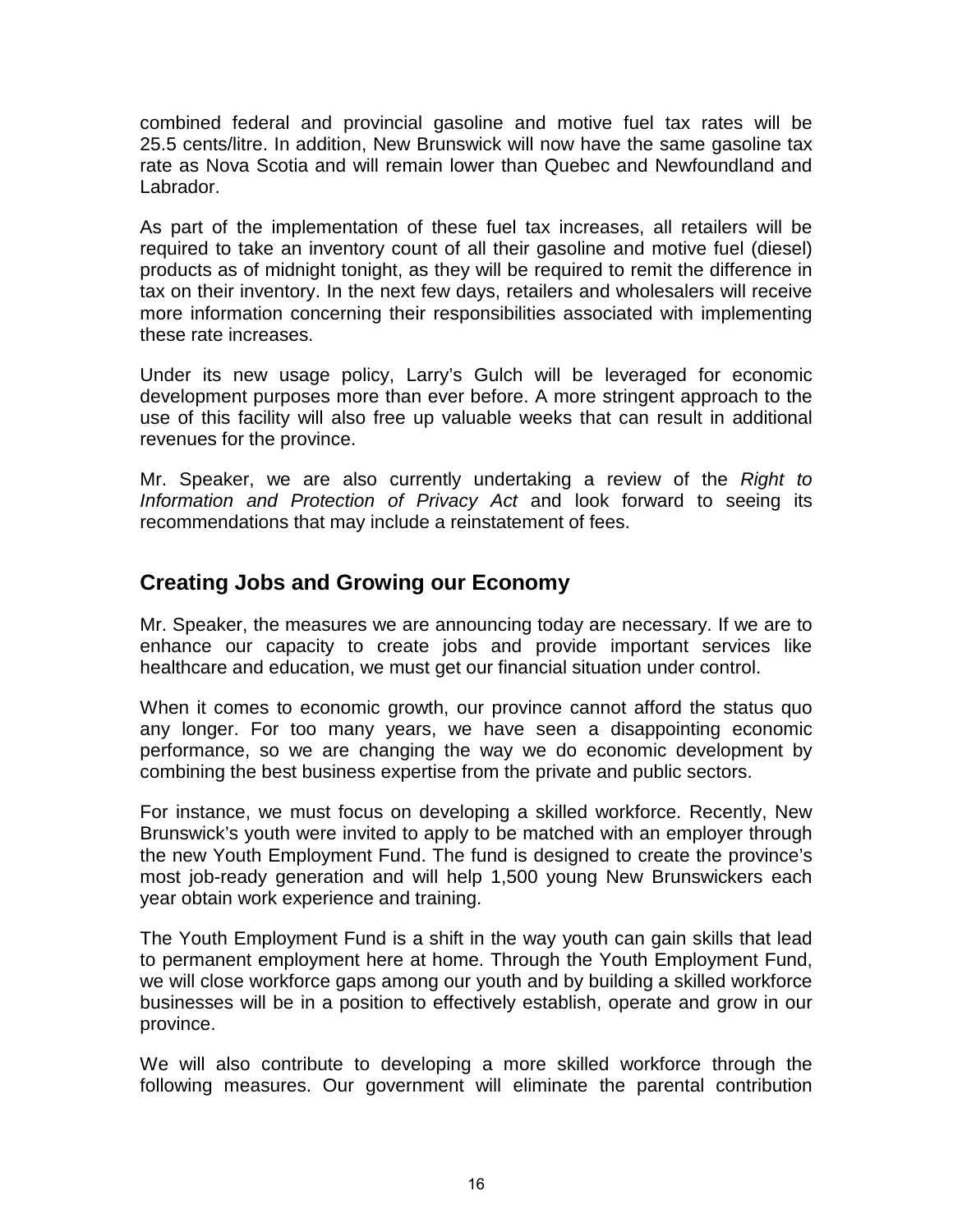criteria that prevented many students from accessing loans for their education. We will also be imposing a tuition freeze on public universities in New Brunswick.

In combination with the development of a 10-year education plan, an increased focus will be put on improving literacy rates in our province. By dedicating resources to address literacy and improve education outcomes, we will provide New Brunswick businesses with a skilled pool of workers that can help our province grow and prosper.

One of the best ways to improve the quality of life of those in need is to improve the status of women in New Brunswick. In his State of the Province address, the Premier noted the importance of appointing more women to positions of influence. This is exactly what we will do. Recognizing the important contribution women make in our province, I am pleased to note that we will also be providing \$418,000 to fully restore an independent forum to undertake research and speak on behalf of women in New Brunswick. At this time, I also want to reaffirm our campaign commitment of improving pay equity here in New Brunswick.

To make things easier for parents to work and care for their children, our government will increase the number of daycare spaces in the province over the course of our mandate. This starts by establishing a registry of daycare spaces. By improving the link between the supply and demand for daycare spaces, we will be able to better understand where the need is greatest and be able to target our investments where they will have the most impact.

Mr. Speaker, we have also moved quickly to support small businesses in our province. Competitive taxes for small businesses help our hard working entrepreneurs get ahead. By lowering the small business tax rate we are helping to lower costs, increase competitiveness and, ultimately, create an environment that supports job creation.

In our first days in office, we began the course to meeting our commitment to give our small businesses a competitive advantage by lowering the small business corporate income tax rate to 2.5 per cent, the lowest rate east of Manitoba. Effective January 1, 2015, the small business corporate income tax rate was lowered from 4.5 per cent to 4.0 per cent.

Providing additional access to capital must also be a priority of government.

Effective for investments made after March 31, 2015, the Small Business Investor Tax Credit rate for individuals will be increased from 30 per cent to 50 per cent. The enhancement announced today will increase the maximum tax credit from \$75,000 per year to \$125,000 per year for New Brunswick individuals who invest in eligible small businesses in the province. This measure will provide an estimated \$5 million in additional tax relief annually, while supporting our small businesses.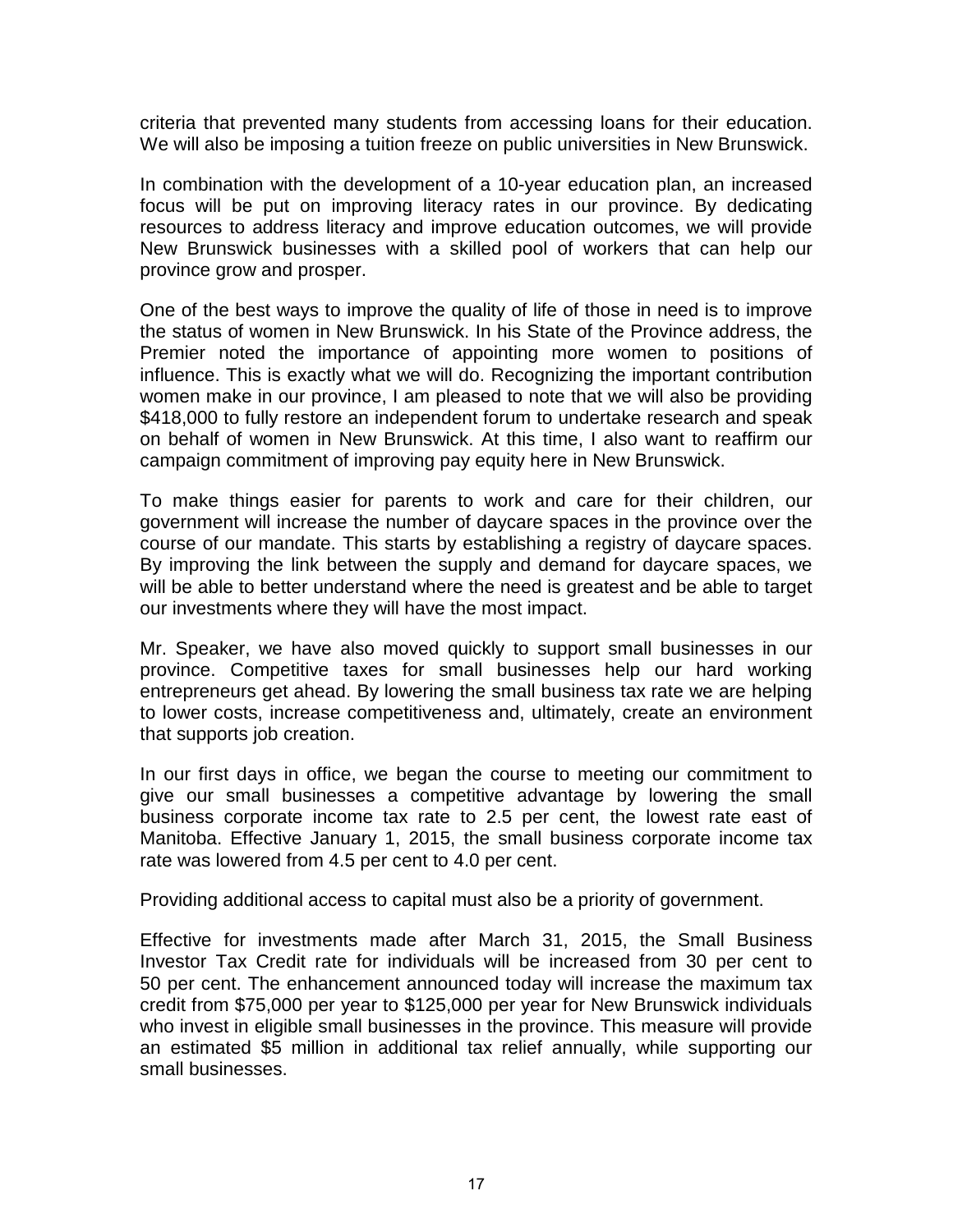Our government will also be delivering on its commitment to provide tax breaks to allow seniors or their families to renovate their homes to stay independent longer. A New Brunswick Seniors' Home Renovation Tax Credit will be introduced, effective for the 2015 taxation year. Further details on this new tax credit will be made available in the coming weeks.

Making additional investments in the film sector and honouring our platform commitment to accelerate funding for the cultural sector in New Brunswick will also provide some much needed assistance to potential job creators in our province.

With its doors opening for business tomorrow, Opportunities New Brunswick will lead the way in job creation and economic growth in the province. Working closely with the Jobs Board and led by recently-hired private-sector expertise, Opportunities New Brunswick will be accountable, nimble and proactive as it aggressively pursues opportunities for economic development and shares the message that our province is ready to grow and diversify.

In addition to changing the status quo on economic development, our government has introduced the Strategic Infrastructure Initiative as part of this year's capital budget. This initiative was a key commitment in our election platform. Its purpose is to provide stimulus that will create jobs in the short-term and to begin building the strategic infrastructure that will help us create even more jobs in the long-term.

For those regions of the province that have seen their economies particularly hard hit in recent years, we have renewed the Northern New Brunswick and Miramichi Economic Development and Innovation Funds. The \$150 million to be spent over the next six years will support growth opportunities, adopt new and innovative technologies, improve strategic infrastructure and advance workforce development.

Finally, if business in New Brunswick is to succeed and thrive, the burden of red tape must be addressed. We are tackling this through the Jobs Board, through government's performance management system and by working with our regional partners such as Nova Scotia.

# <span id="page-17-0"></span>**Conclusion**

Mr. Speaker, I can assure New Brunswickers that the difficult decisions we make together will help move us away from the status quo and towards a brighter future. No one takes pleasure in cutting services or introducing new revenue measures. We are doing it because it is the right thing to do.

By taking steps today to get our fiscal house in order, we are putting the province on a path towards sustainable budgets, thereby creating an environment where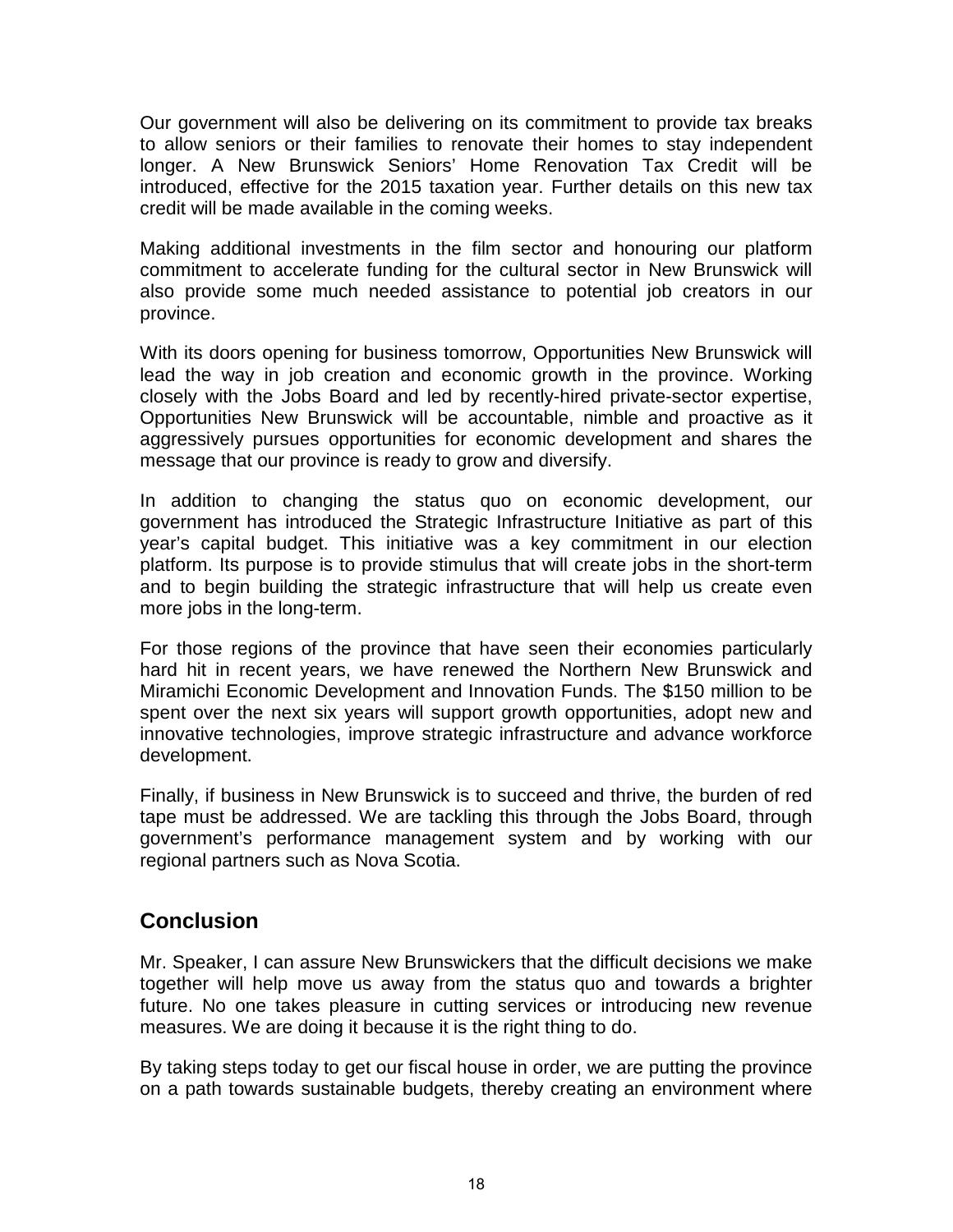New Brunswickers can find jobs and access critical programs and services like healthcare and education.

Mr. Speaker, it has been a busy few months for our new government. Already much has been done to create jobs, get our finances under control, and to make life better and more affordable for our families. However, there is much work that remains to be done. So where do we go from here?

In the months ahead we will be taking a closer look at the findings of the Strategic Program Review. Close consideration will be given to what we do and how we do it. New Brunswickers can rest assured that we will continue to engage them along the way.

The results of this work will form the basis of our second budget. The thorough and detailed review of all of our programs and services will lead to further difficult decisions – decisions that may not be popular, but decisions that will put our fiscal house in order and put us in a position to invest in priority areas such as job creation, education and healthcare. Our overarching goal must be to ensure that government and taxpayers receive the maximum return on the investments they make.

The Strategic Program Review will be looking for savings in areas such as procurement, government structure, grants, infrastructure, education, health and seniors care. New Brunswickers also want us to consider revenue measures such as HST, income taxes, property taxes, tolls, user fees and asset sales to name a few. Some of these measures have already been included in this budget. Others will be further explored by the Strategic Program Review.

We encourage New Brunswickers to continue participating as fully as possible in this process. Please send us your ideas on how we can make the most of our very limited public resources.

In conclusion Mr. Speaker, it is clear that we can no longer continue with the status quo. It is incumbent upon us to rethink what we do and how we do it. For too many years we have seen governments incur deficits and increase our debt and pass the problem on to future generations. We are committed to fixing our fiscal problems.

In just six months we have taken a number of steps to move New Brunswick forward. We have identified and eliminated waste. But we haven't forgotten the needs of New Brunswickers. We have introduced measures that focus on the creation of much needed jobs and provide support to those New Brunswickers most in need.

Today's budget builds on the progress we have made since taking office, but we know that there is much more to do if we are to get our fiscal house in order. Our Strategic Program Review is well underway and it will form the foundation to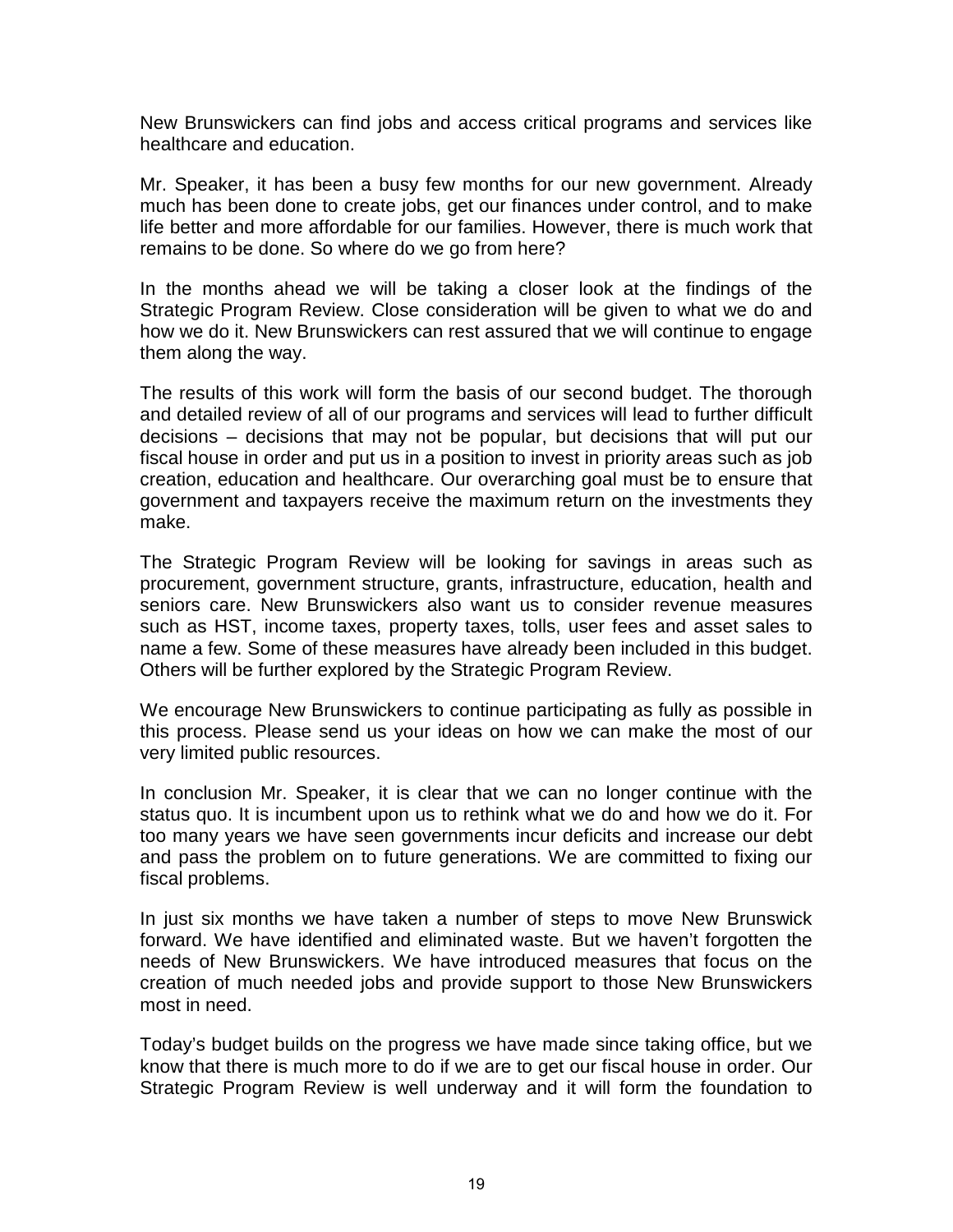getting back to balance. But let me be clear, it means more difficult decisions have yet to be made.

New Brunswickers understand the need to make difficult decisions. Consider the parent who has to leave his or her family behind to work elsewhere or the family who struggles to pay the bills or the child of an elderly parent who struggles to provide proper care. They understand difficult choices.

The measures we have taken today and the ones we have yet to take have a purpose. By making these decisions and managing our finances responsibly, we are moving New Brunswick forward to a better tomorrow.

Consider the possibilities that getting our fiscal house in order represent. By returning to balanced budgets, we can spend less on servicing the debt. Spending even \$10 million less on interest on the debt means \$10 million more we can invest on important areas like growing the economy, creating jobs and providing the services that make life easier for New Brunswick families.

By getting our fiscal house in order we can move from cutting services to investing in important areas like healthcare and education.

It will take a sustained effort and the ongoing support and engagement of New Brunswick businesses and families from all regions to move our province forward.

It is clear to me based on the involvement and ideas that New Brunswickers have contributed so far that we truly are facing our challenges together.

Thank you, Mr. Speaker.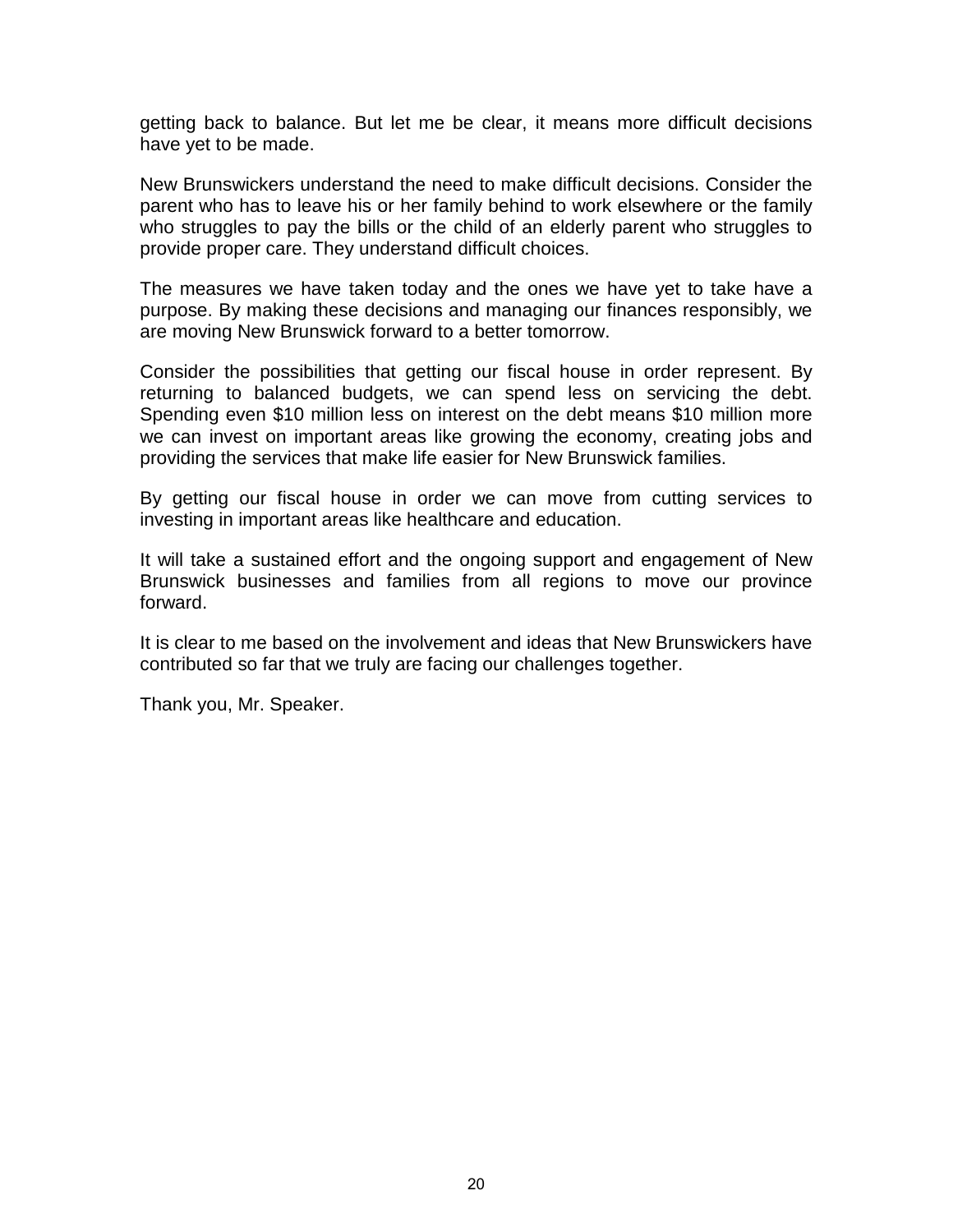#### **APPENDIX: SUMMARY BUDGET INFORMATION**

#### **COMPARATIVE STATEMENT OF SURPLUS OR DEFICIT Thousands**

**\$**

|                                                                    |                         | <b>Year Ending March 31</b> |                         |  |
|--------------------------------------------------------------------|-------------------------|-----------------------------|-------------------------|--|
|                                                                    | 2015<br><b>Estimate</b> | 2015<br><b>Revised</b>      | 2016<br><b>Estimate</b> |  |
| Revenue                                                            |                         |                             |                         |  |
|                                                                    |                         | 7,883,186                   | 7,984,551               |  |
|                                                                    | 56,311                  | 54,927                      | 10,705                  |  |
|                                                                    | 62,007                  | 65,711                      | 61,342                  |  |
|                                                                    | 38,727                  | 54,866                      | 57,634                  |  |
|                                                                    |                         | 195,700                     | 193,700                 |  |
| <b>Total Revenue</b>                                               | 8,036,089               | 8,254,390                   | 8,307,932               |  |
| <b>Expense</b>                                                     |                         |                             |                         |  |
|                                                                    |                         | 7,936,611                   | 8,007,021               |  |
|                                                                    | 41,926                  | 69,829                      | 82,903                  |  |
|                                                                    | 69,656                  | 70,373                      | 74,228                  |  |
|                                                                    |                         | 41,092                      | 53,372                  |  |
|                                                                    |                         |                             |                         |  |
| <b>Total Expense</b>                                               | 8,427,214               | 8,509,742                   | 8,634,762               |  |
|                                                                    |                         |                             | (150,000)               |  |
| Surplus (Deficit)………………………………………………………… <u>(391,125) (255,352)</u> |                         |                             | <u>(476,830)</u>        |  |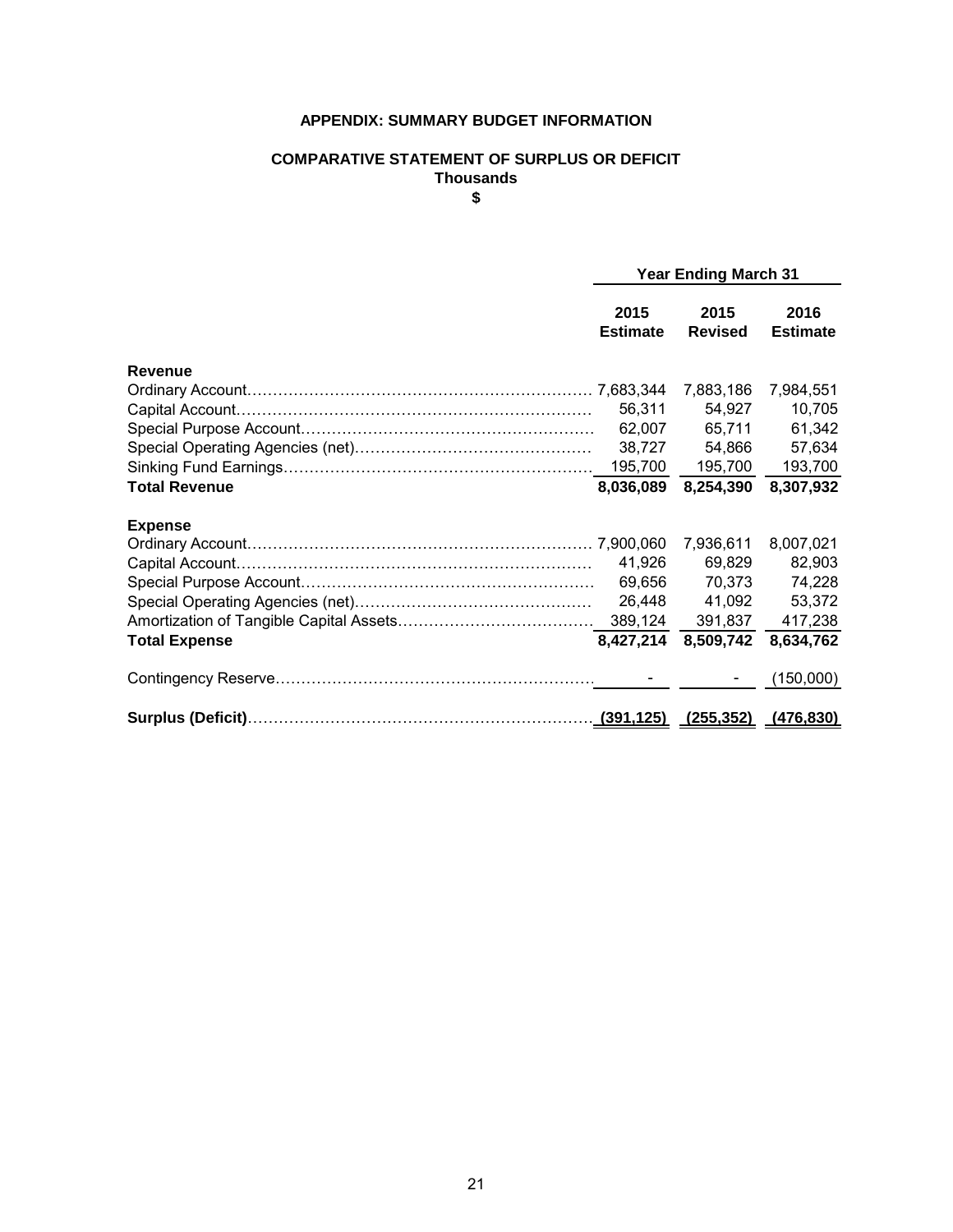#### **COMPARATIVE STATEMENT OF CHANGE IN NET DEBT Thousands \$**

| <b>Year Ending March 31</b> |                        |                         |
|-----------------------------|------------------------|-------------------------|
| 2015<br><b>Estimate</b>     | 2015<br><b>Revised</b> | 2016<br><b>Estimate</b> |
| (391, 125)                  | (255, 352)             | (476, 830)              |
|                             | (513, 591)             | (525, 898)              |
| 389,124                     | 391,837                | 417,238                 |
|                             | (377, 106)             | (585,490)               |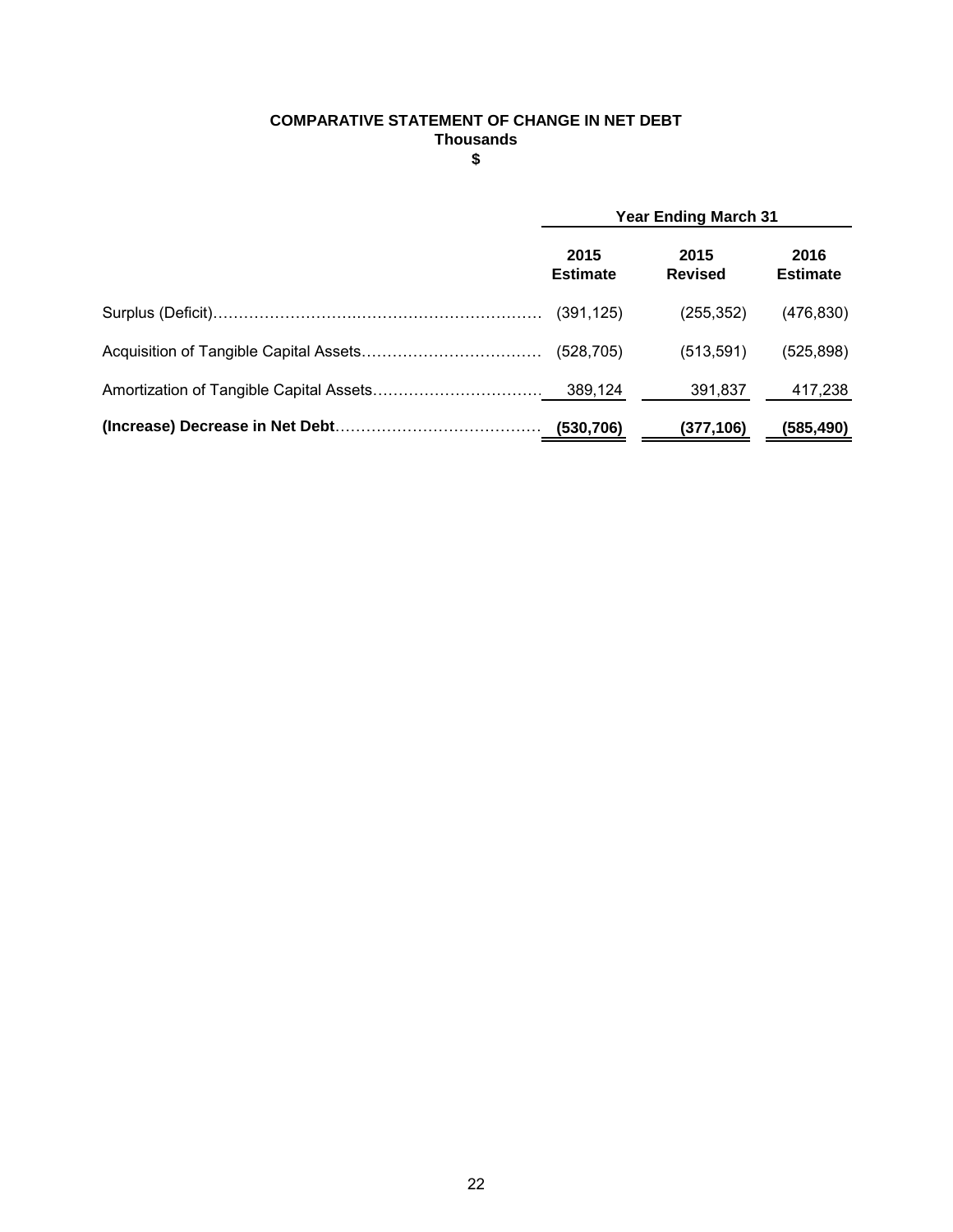#### **TOTAL REVENUE 2015-2016 Thousands \$**

| <b>DEPARTMENT</b>                  | <b>ORDINARY</b><br><b>ACCOUNT</b> | <b>CAPITAL</b><br><b>ACCOUNT</b> | <b>SPECIAL</b><br><b>PURPOSE</b><br><b>ACCOUNT</b> | <b>SPECIAL</b><br><b>OPERATING</b><br><b>AGENCIES</b> | <b>TOTAL</b> |
|------------------------------------|-----------------------------------|----------------------------------|----------------------------------------------------|-------------------------------------------------------|--------------|
| Agriculture, Aquaculture           | 10,603                            |                                  |                                                    |                                                       | 10,603       |
| <b>Education and Early</b>         |                                   |                                  |                                                    |                                                       |              |
| Childhood Development              | 22,135                            |                                  | 23,940                                             |                                                       | 46,075       |
| Energy and Mines                   | 22,004                            |                                  |                                                    |                                                       | 22,004       |
| Environment and Local Government   | 4,514                             |                                  | 8,751                                              |                                                       | 13,265       |
|                                    | 6,857,842                         |                                  | 56                                                 |                                                       | 6,857,898    |
| Government Services                | 11                                |                                  | 10                                                 |                                                       | 21           |
|                                    | 35,161                            |                                  | 1,515                                              |                                                       | 36,676       |
|                                    | 7,274                             |                                  | 449                                                |                                                       | 7,723        |
| Legislative Assembly               | 495                               |                                  |                                                    |                                                       | 495          |
| Natural Resources                  | 96,360                            | 40                               | 3,347                                              |                                                       | 99,747       |
| Office of the Attorney General     | 384                               |                                  | 200                                                |                                                       | 584          |
| Opportunities New Brunswick        | 11,509                            |                                  |                                                    |                                                       | 11,509       |
|                                    | 530,075                           |                                  |                                                    |                                                       | 530,075      |
| Post-Secondary Education, Training |                                   |                                  |                                                    |                                                       |              |
|                                    | 152,504                           |                                  | 1,853                                              | 4,806                                                 | 159,163      |
|                                    | 174,059                           |                                  | 9,142                                              |                                                       | 183,201      |
| Regional Development Corporation   |                                   |                                  | $\blacksquare$                                     | 56,114                                                | 56,114       |
| Social Development                 | 58,986                            | 50                               | 9,879                                              |                                                       | 68,915       |
| Tourism, Heritage and Culture      | 3,136                             |                                  | 1,579                                              | 4,561                                                 | 9,276        |
| Transportation and Infrastructure  | 7,781                             | 10,615                           | 621                                                | 88,170                                                | 107,187      |
| <b>Sub-Total</b>                   | 7,994,833                         | 10,705                           | 61,342                                             | 153,651                                               | 8,220,531    |
| Sinking Fund Earnings              |                                   |                                  |                                                    |                                                       | 193,700      |
| Inter-account Transactions         | (10, 282)                         |                                  |                                                    | (96, 017)                                             | (106, 299)   |
| <b>TOTAL REVENUE</b>               | 7,984,551                         | 10,705                           | 61,342                                             | 57,634                                                | 8,307,932    |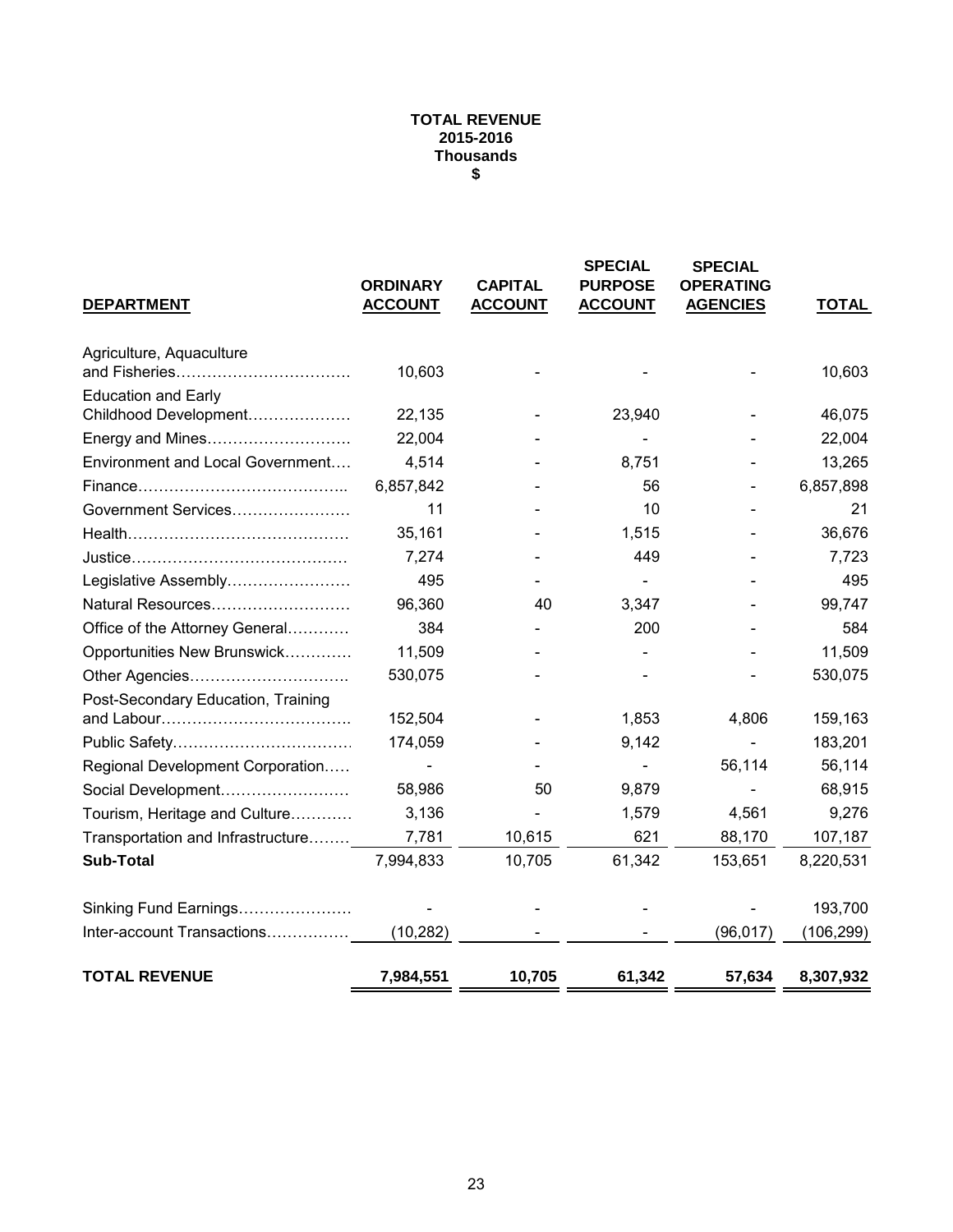#### **COMPARATIVE STATEMENT OF ESTIMATED GROSS REVENUE BY SOURCE Thousands \$**

|                                          | <b>Year Ending March 31</b> |                        |                         |  |
|------------------------------------------|-----------------------------|------------------------|-------------------------|--|
|                                          | 2015<br><b>Estimate</b>     | 2015<br><b>Revised</b> | 2016<br><b>Estimate</b> |  |
| <b>Taxes</b>                             |                             |                        |                         |  |
|                                          | 1,508,000                   | 1,520,000              | 1,587,000               |  |
|                                          | 251,000                     | 237,900                | 258,000                 |  |
|                                          | $\Omega$                    | 16,866                 | 0                       |  |
|                                          | 468,300                     | 453,000                | 488,100                 |  |
|                                          | 1,146,500                   | 1,239,800              | 1,184,200               |  |
|                                          | 240,000                     | 240,000                | 268,200                 |  |
|                                          | 150,700                     | 140,000                | 135,800                 |  |
|                                          | 600                         | 600                    | 600                     |  |
|                                          | 47,205                      | 51,954                 | 53,546                  |  |
|                                          | 13,000                      | 12,000                 | 12,000                  |  |
|                                          | 0                           | 1,300                  | 0                       |  |
|                                          | 27,000                      | 27,000                 | 27,000                  |  |
|                                          | 13,000                      | 13,000                 | 13,000                  |  |
|                                          | 3,865,305                   | 3,953,420              | 4,027,446               |  |
|                                          |                             |                        |                         |  |
|                                          | 254,044<br>144,168          | 275,003<br>144,075     | 295,765<br>148,333      |  |
|                                          | 291,607                     | 314,436                | 325,187                 |  |
|                                          | 94,255                      | 92,980                 | 107,230                 |  |
|                                          | 145,730                     | 141,213                | 140,300                 |  |
|                                          | 8,164                       | 8,088                  | 8,165                   |  |
|                                          | 48,940                      | 57,778                 | 61,189                  |  |
|                                          | 4,852,213                   | 4,986,993              | 5,113,615               |  |
|                                          |                             |                        |                         |  |
| <b>Unconditional Grants - Canada</b>     |                             |                        |                         |  |
|                                          | 1,665,950                   | 1,665,950              | 1,668,900               |  |
|                                          | 682,400                     | 686,700                | 717,800                 |  |
|                                          | 267,500                     | 267,200                | 273,400                 |  |
|                                          | 1,866                       | 1,866                  | 1,866                   |  |
| Sub-Total: Unconditional Grants - Canada | 2,617,716                   | 2,621,716              | 2,661,966               |  |
|                                          | 213,415                     | 274,477                | 219,252                 |  |
| TOTAL: GRANTS FROM CANADA                | 2,831,131                   | 2,896,193              | 2,881,218               |  |
|                                          | 7,683,344                   | 7,883,186              | 7,994,833               |  |